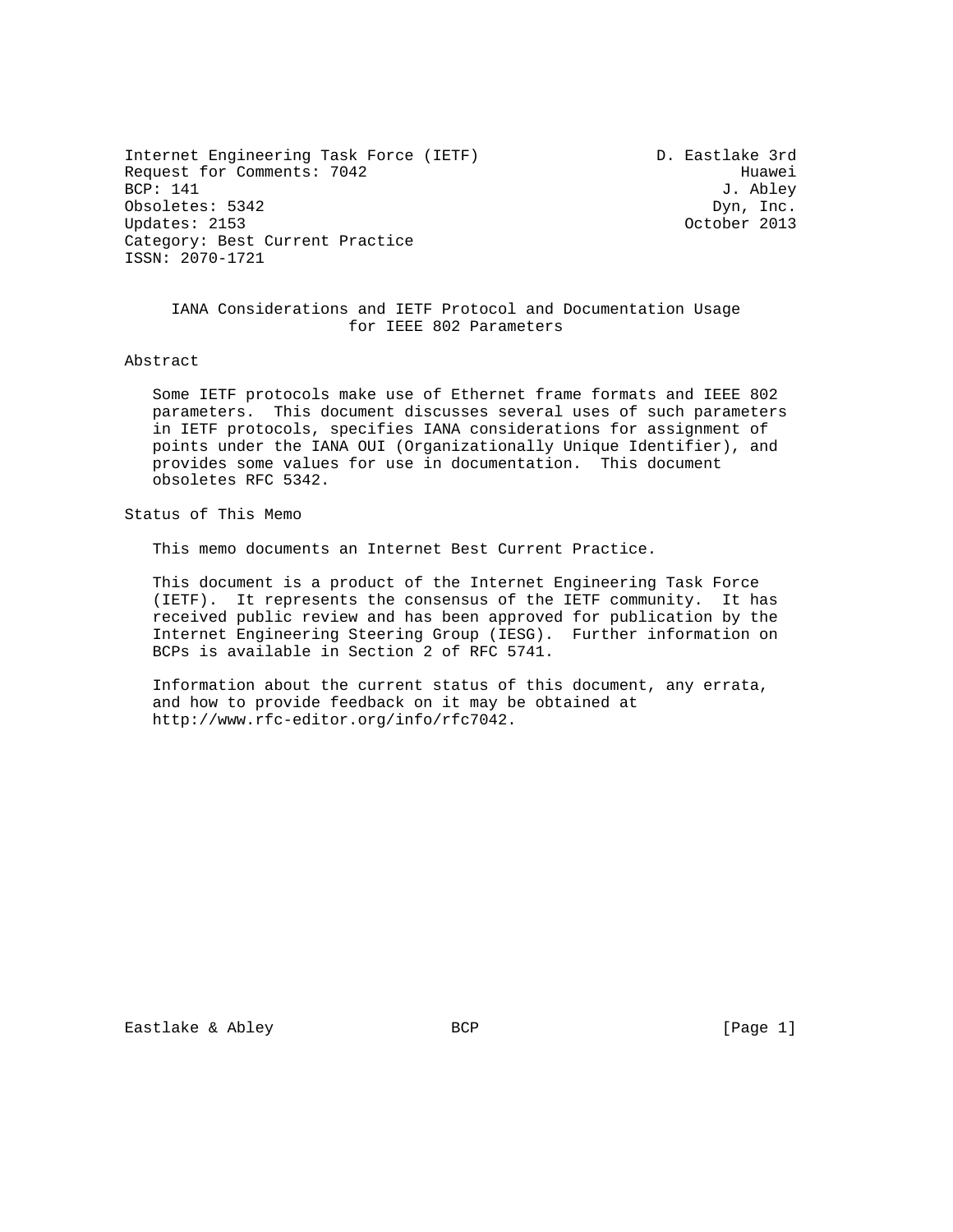## Copyright Notice

 Copyright (c) 2013 IETF Trust and the persons identified as the document authors. All rights reserved.

 This document is subject to BCP 78 and the IETF Trust's Legal Provisions Relating to IETF Documents

 (http://trustee.ietf.org/license-info) in effect on the date of publication of this document. Please review these documents carefully, as they describe your rights and restrictions with respect to this document. Code Components extracted from this document must include Simplified BSD License text as described in Section 4.e of the Trust Legal Provisions and are provided without warranty as described in the Simplified BSD License.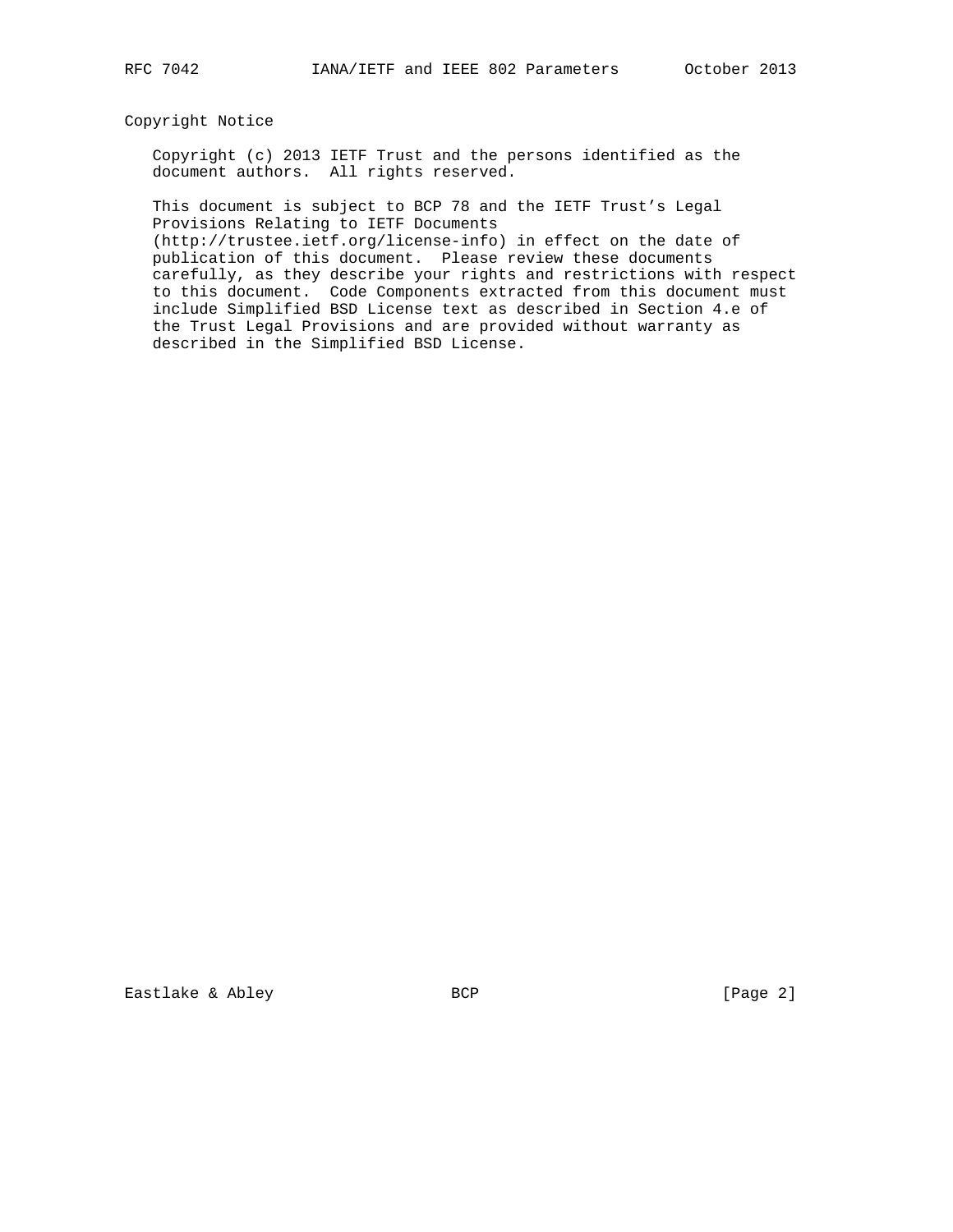# Table of Contents

|  | 1.1. Notations Used in This Document 4                        |  |
|--|---------------------------------------------------------------|--|
|  |                                                               |  |
|  |                                                               |  |
|  |                                                               |  |
|  |                                                               |  |
|  | 2.1. 48-Bit MAC Identifiers, OUIs, and Other Prefixes  6      |  |
|  | 2.1.1. EUI-48 Assignments under the IANA OUI  6               |  |
|  | 2.1.2. EUI-48 Documentation Values 7                          |  |
|  | 2.1.3. EUI-48 IANA Assignment Considerations  8               |  |
|  |                                                               |  |
|  | 2.2.1. IPv6 Use of Modified EUI-64 Identifiers  9             |  |
|  | 2.2.2. EUI-64 IANA Assignment Considerations 10               |  |
|  | 2.2.3. EUI-64 Documentation Values 12                         |  |
|  | 2.3. Other MAC-48 Identifiers Used by the IETF 12             |  |
|  | 2.3.1. Identifiers Prefixed "33-33" 12                        |  |
|  |                                                               |  |
|  | 2.3.2.1. Changes to RFC 2153 13                               |  |
|  |                                                               |  |
|  | 3.1. Ethernet Protocol Assignment under the IANA OUI 16       |  |
|  | 3.2. Documentation Protocol Number 16                         |  |
|  |                                                               |  |
|  |                                                               |  |
|  | 5.1. Expert Review and IESG Ratification 17                   |  |
|  | 5.2. MAC Address AFNs and RRTYPEs 19                          |  |
|  | 5.3. Informational IANA Web Page Material 19                  |  |
|  |                                                               |  |
|  |                                                               |  |
|  | 5.6. SNAP Protocol Number Table and Assignment 20             |  |
|  |                                                               |  |
|  |                                                               |  |
|  |                                                               |  |
|  |                                                               |  |
|  |                                                               |  |
|  |                                                               |  |
|  | A.1. EUI-48/EUI-64 Identifier or Identifier Block Template 24 |  |
|  | A.2. IANA OUI-Based Protocol Number Template 24               |  |
|  | A.3. Other IANA OUI-Based Parameter Template 25               |  |
|  |                                                               |  |
|  | B.1. Some Ethertypes Specified by the IETF 25                 |  |
|  |                                                               |  |
|  | Appendix C. Documentation Protocol Number 26                  |  |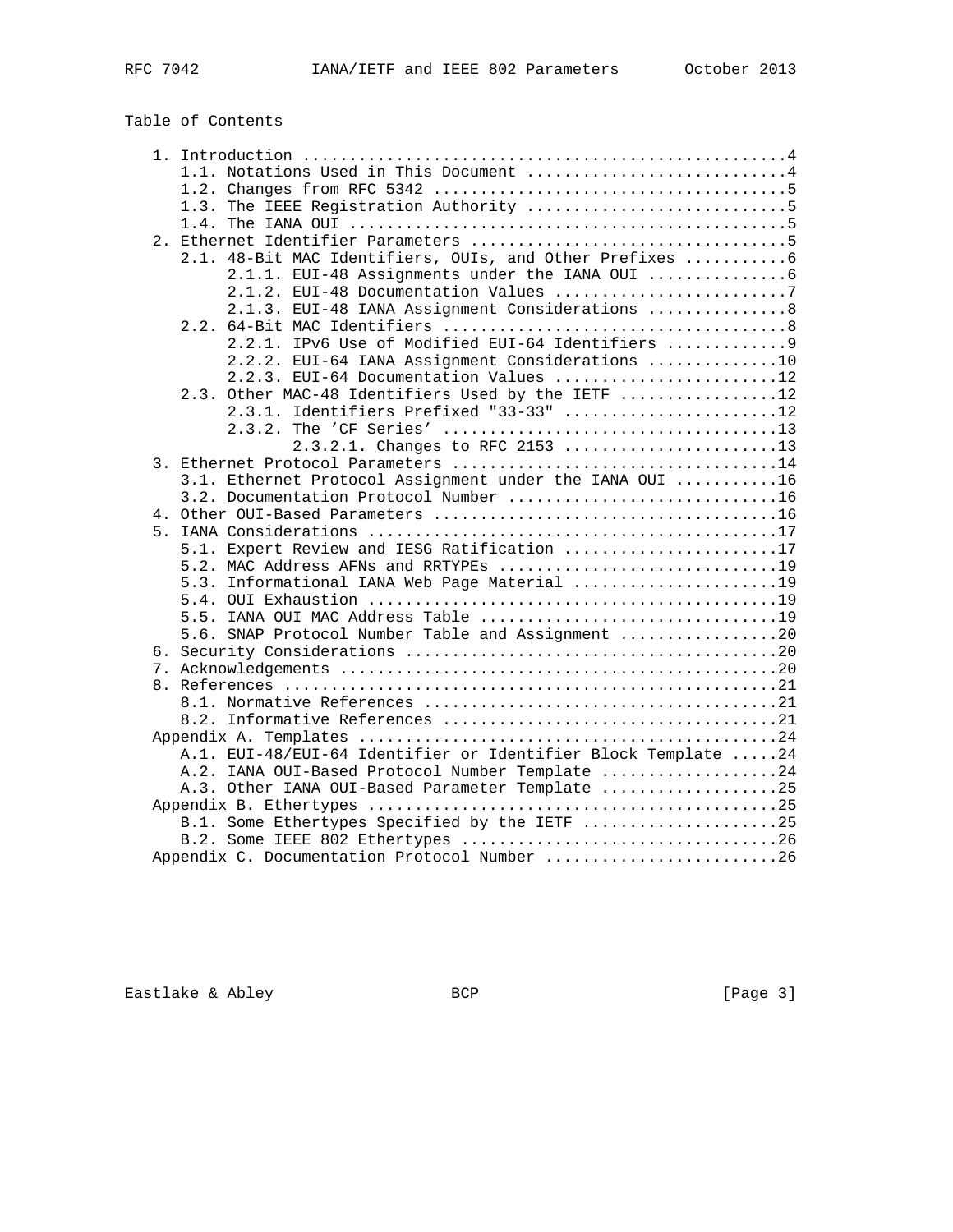## 1. Introduction

 Some IETF protocols use Ethernet or other IEEE 802-related communication frame formats and parameters [IEEE802]. These include MAC (Media Access Control) identifiers and protocol identifiers.

 This document specifies IANA considerations for the assignment of code points under the IANA OUI. It also discusses several other uses by the IETF of IEEE 802 code points and provides some values for use in documentation. As noted in [RFC2606] and [RFC5737], the use of designated code values reserved for documentation and examples reduces the likelihood of conflicts and confusion arising from their duplication of code points assigned for some deployed use.

 [RFC5226] is incorporated herein except where there are contrary provisions in this document. In this document, "IESG Ratification" is used in some cases, and it is specified in Section 5.1. This is not the same as "IESG Approval" in [RFC5226].

#### 1.1. Notations Used in This Document

 This document uses hexadecimal notation. Each octet (that is, 8-bit byte) is represented by two hexadecimal digits giving the value of the octet as an unsigned integer. Successive octets are separated by a hyphen. This document consistently uses IETF bit ordering although the physical order of bit transmission within an octet on an IEEE [802.3] link is from the lowest order bit to the highest order bit (i.e., the reverse of the IETF's ordering).

In this document:

- "AFN" stands for Address Family Number [RFC4760].
- "EUI" stands for Extended Unique Identifier.
- "IAB" stands for Individual Address Block, not for Internet Architecture Board.
- "MAC" stands for Media Access Control, not for Message Authentication Code.
- "OUI" stands for Organizationally Unique Identifier.
- "RRTYPE" stands for a DNS Resource Record type [RFC6895].
- "\*\*" indicates exponentiation. For example, 2\*\*24 is two to the twenty-fourth power.

Eastlake & Abley BCP BCP [Page 4]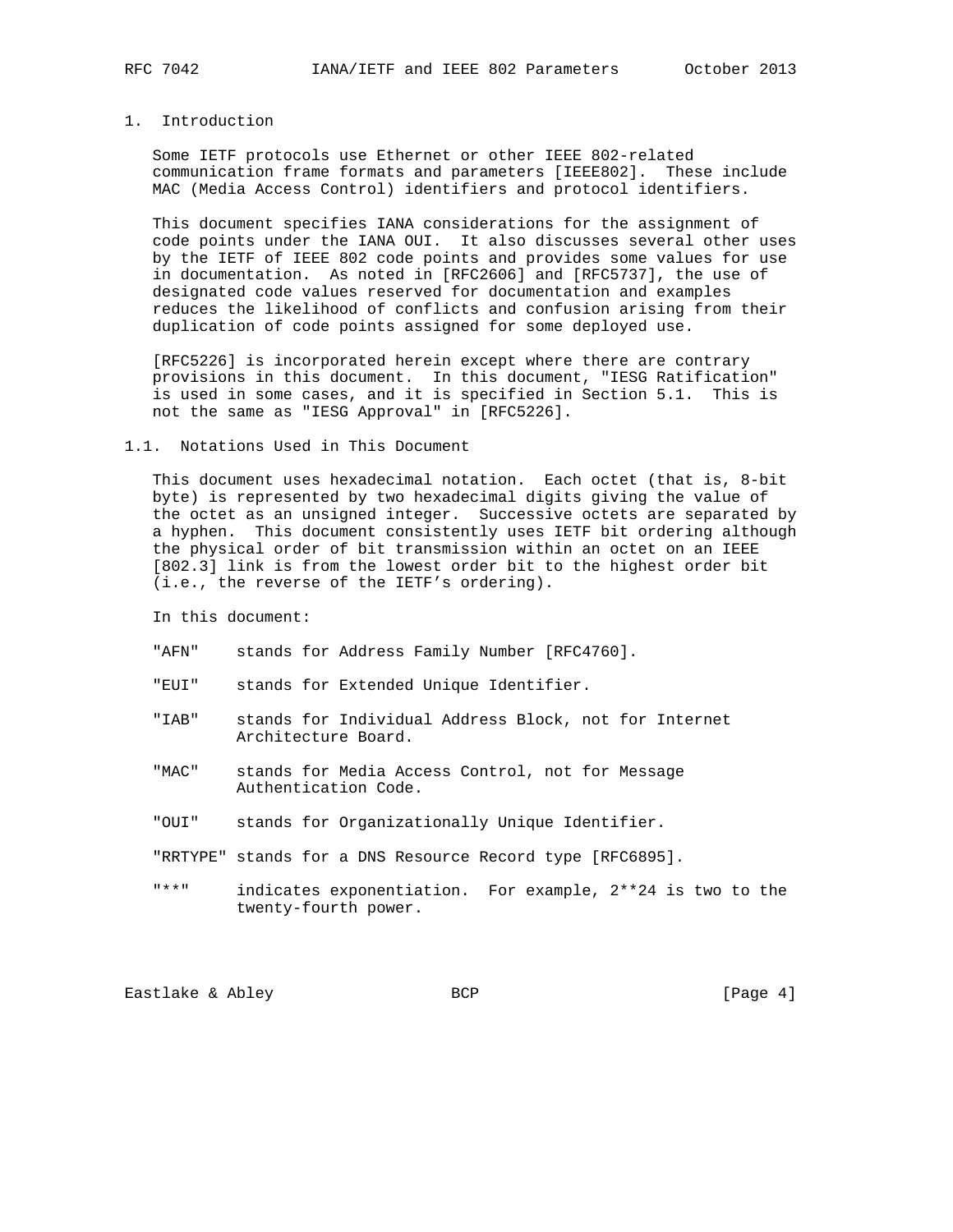- 1.2. Changes from RFC 5342
	- o Added MAC addresses and IANA OUI-based protocol and other values for use in documentation, and added relevant Security Considerations language.
	- o Eliminated any requirements for parallel unicast and multicast assignment unless requested. Such requirements had been included in [RFC5342] on the theory they would make bookkeeping easier for IANA but they have proved to be problematic in practice.
	- o Re-casted informational material about relevant IEEE assignment policies to take into account [RAC-OUI].
	- o Added AFNs and RRTYPEs for 48-bit and 64-bit MACs.
- 1.3. The IEEE Registration Authority

 Originally the responsibility of Xerox Corporation, the registration authority for Ethernet parameters is now the IEEE Registration Authority, available on the web at:

http://standards.ieee.org/regauth/

 Anyone may apply to that Authority for parameters. They may impose fees or other requirements but commonly waive fees for applications from standards development organizations.

 A list of some assignments and their holders is downloadable from the IEEE Registration Authority site.

1.4. The IANA OUI

The OUI 00-00-5E has been assigned to IANA.

 There is no OUI value reserved at this time for documentation, but there are documentation code points under the IANA OUI specified below.

2. Ethernet Identifier Parameters

 Section 2.1 discusses EUI-48 (Extended Unique Identifier 48) MAC identifiers, their relationship to OUIs and other prefixes, and assignments under the IANA OUI. Section 2.2 extends this to EUI-64 identifiers. Section 2.3 discusses other IETF MAC identifier use not under the IANA OUI.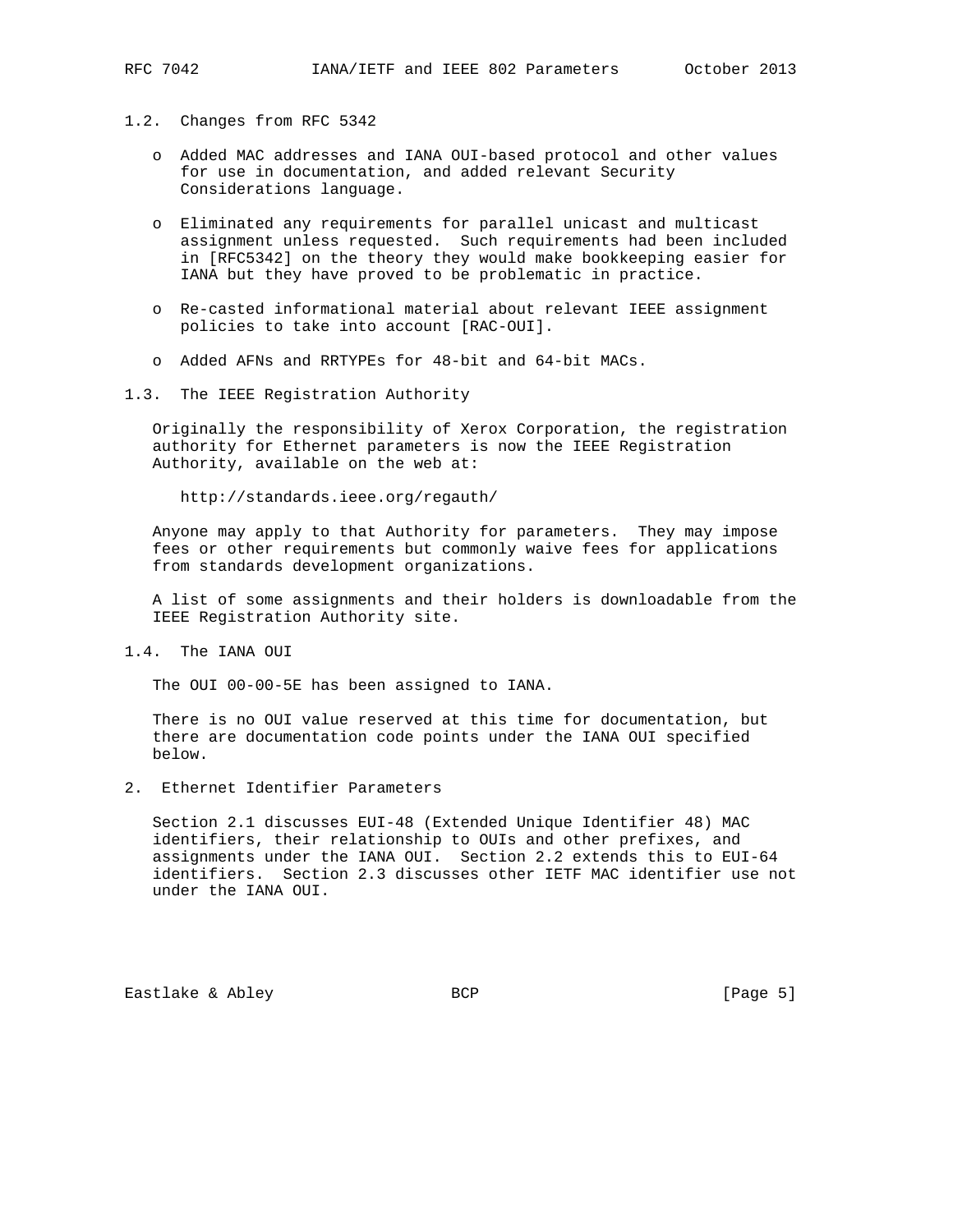[RAC-OUI] indicates that the IEEE Registration Authority Committee is exploring the feasibility of defining a new "EUI-128" identifier.

#### 2.1. 48-Bit MAC Identifiers, OUIs, and Other Prefixes

 48-bit MAC "addresses" are the most commonly used Ethernet interface identifiers. Those that are globally unique are also called EUI-48 identifiers. An EUI-48 is structured into an initial 3-octet OUI (Organizationally Unique Identifier) and an additional 3 octets assigned by the OUI holder or into a larger initial prefix assigned to an organization and a shorter sequence of additional bits so as to add up to 48 bits in total. For example, the IEEE has assigned IABs (Individual Address Blocks), where the first 4 1/2 octets (36 bits) are assigned, giving the holder of the IAB 1 1/2 octets (12 bits) they can control; however, IABs will become historic, and a wider range of prefix lengths will be made available [RAC-OUI].

 The IEEE describes its assignment procedures and policies for IEEE 802-related identifiers in [802\_O&A], which is being revised.

 Two bits within the initial octet of an EUI-48 have special significance in MAC addresses: the Group bit (01) and the Local bit (02). OUIs and longer MAC prefixes are assigned with the Local bit zero and the Group bit unspecified. Multicast identifiers may be constructed by turning on the Group bit, and unicast identifiers may be constructed by leaving the Group bit zero.

 The Local bit is zero for globally unique EUI-48 identifiers assigned by the owner of an OUI or owner of a longer prefix. If the Local bit is a one, the identifier has been considered by IEEE 802 to be a local identifier under the control of the local network administrator; however, there may be emerging recommendations from the IEEE Registration Authority on management of the local address space. If the Local bit is on, the holder of an OUI has no special authority over MAC identifiers whose first 3 octets correspond to their OUI.

 An AFN and a DNS RRTYPE have been assigned for 48-bit MAC addresses (see Section 5.2).

2.1.1. EUI-48 Assignments under the IANA OUI

 The OUI 00-00-5E has been assigned to IANA as stated in Section 1.4 above. This includes 2\*\*24 EUI-48 multicast identifiers from 01-00-5E-00-00-00 to 01-00-5E-FF-FF-FF and 2\*\*24 EUI-48 unicast identifiers from 00-00-5E-00-00-00 to 00-00-5E-FF-FF-FF.

Eastlake & Abley BCP BCP [Page 6]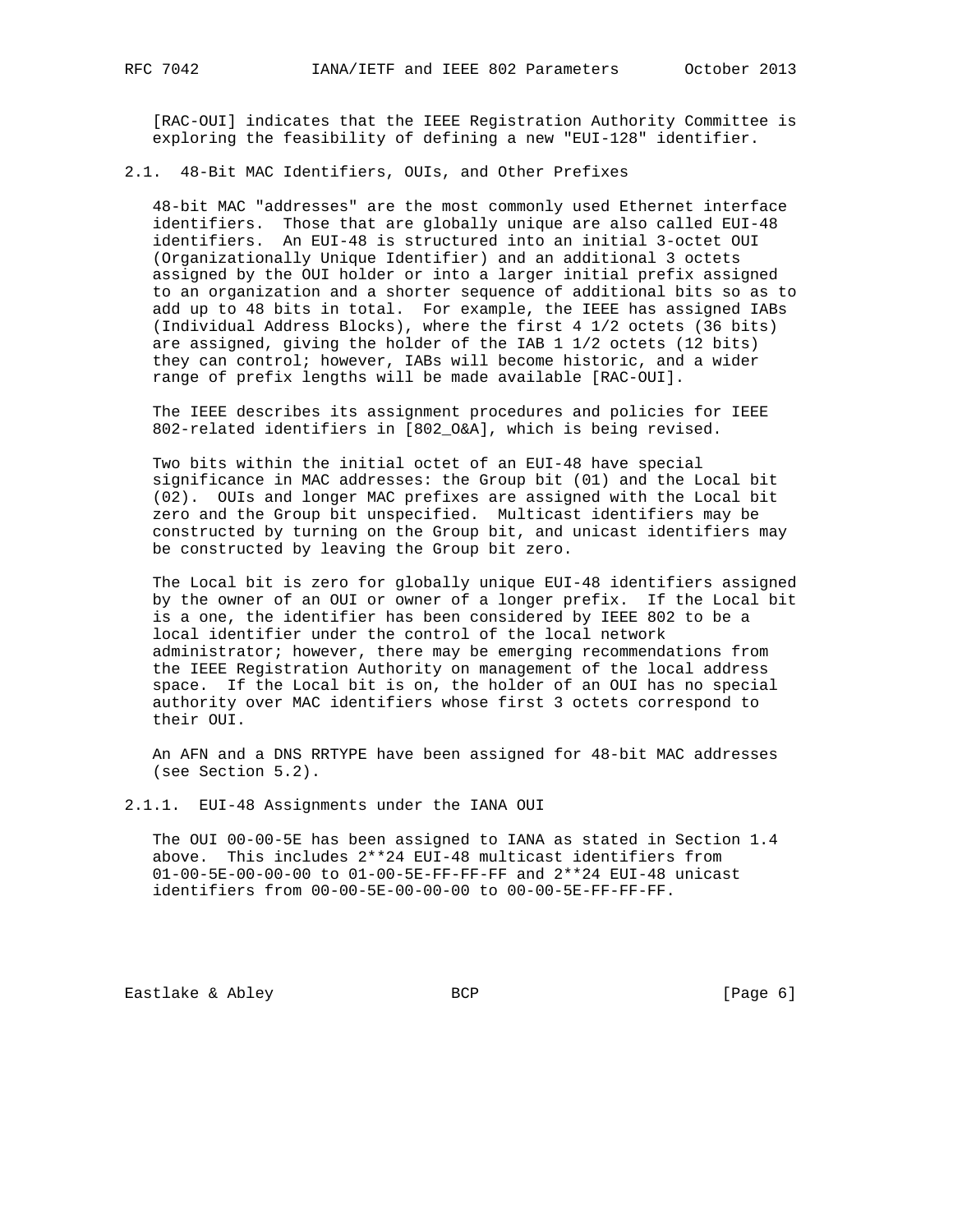Of these EUI-48 identifiers, the sub-blocks reserved or thus far assigned by IANA for purposes of documentation are as follows:

Unicast, all blocks of 2\*\*8 addresses thus far:

- 00-00-5E-00-00-00 through 00-00-5E-00-00-FF: reserved and require IESG Ratification for assignment (see Section 5.1).
- 00-00-5E-00-01-00 through 00-00-5E-00-01-FF: assigned for the Virtual Router Redundancy Protocol (VRRP) [RFC5798].
- 00-00-5E-00-02-00 through 00-00-5E-00-02-FF: assigned for the IPv6 Virtual Router Redundancy Protocol (IPv6 VRRP) [RFC5798].
- 00-00-5E-00-52-00 through 00-00-5E-00-52-FF: used for very small assignments. Currently, 3 out of these 256 values have been assigned.
- 00-00-5E-00-53-00 through 00-00-5E-00-53-FF: assigned for use in documentation.

Multicast:

- 01-00-5E-00-00-00 through 01-00-5E-7F-FF-FF: 2\*\*23 addresses assigned for IPv4 multicast [RFC1112].
- 01-00-5E-80-00-00 through 01-00-5E-8F-FF-FF: 2\*\*20 addresses assigned for MPLS multicast [RFC5332].
- 01-00-5E-90-00-00 through 01-00-5E-90-00-FF: 2\*\*8 addresses being used for very small assignments. Currently, 4 out of these 256 values have been assigned.
- 01-00-5E-90-10-00 through 01-00-5E-90-10-FF: 2\*\*8 addresses for use in documentation.

 For more detailed and up-to-date information, see the "Ethernet Numbers" registry at http://www.iana.org.

2.1.2. EUI-48 Documentation Values

The following values have been assigned for use in documentation:

00-00-5E-00-53-00 through 00-00-5E-00-53-FF for unicast and

01-00-5E-90-10-00 through 01-00-5E-90-10-FF for multicast.

Eastlake & Abley BCP BCP [Page 7]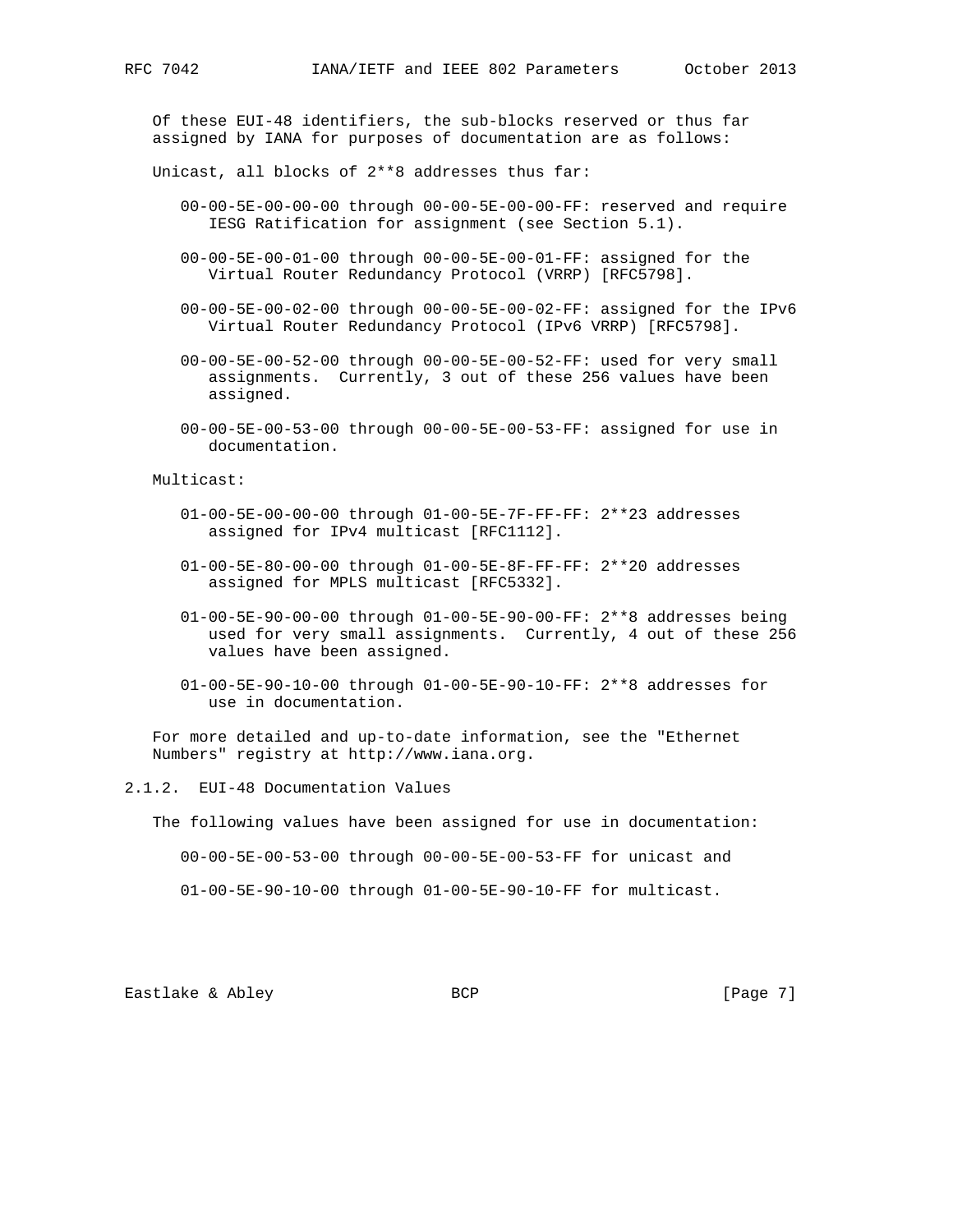#### 2.1.3. EUI-48 IANA Assignment Considerations

 EUI-48 assignments under the current or a future IANA OUI (see Section 5.4) must meet the following requirements:

- o must be for standards purposes (either for an IETF Standard or other standard related to IETF work),
- o must be for a power-of-two size block of identifiers starting at a boundary that is an equal or greater power of two, including the assignment of one (2\*\*0) identifier,
- o must not be used to evade the requirement for vendors to obtain their own block of identifiers from the IEEE, and
- o must be documented in an Internet-Draft or RFC.

 In addition, approval must be obtained as follows (see the procedure in Section 5.1):

- Small to medium assignments of a block of 1, 2, 4, ..., 32768, 65536 (2\*\*0, 2\*\*1, 2\*\*2, ..., 2\*\*15, 2\*\*16) EUI-48 identifiers require Expert Review (see Section 5.1).
- Large assignments of 131072 (2\*\*17) or more EUI-48 identifiers require IESG Ratification (see Section 5.1).

 ([RFC5342] had a requirement for parallel unicast and multicast assignments under some circumstances even when one of the types was not included in the application. That requirement has proved impractical and is eliminated in this document.)

2.2. 64-Bit MAC Identifiers

 IEEE also defines a system of 64-bit MAC identifiers including EUI-64s. EUI-64 identifiers are currently used as follows:

- o In a modified form to construct some IPv6 interface identifiers as described in Section 2.2.1
- o In IEEE Std 1394 (also known as FireWire and i.Link)
- o In IEEE Std 802.15.4 (also known as ZigBee)
- o In [InfiniBand]

Eastlake & Abley BCP BCP [Page 8]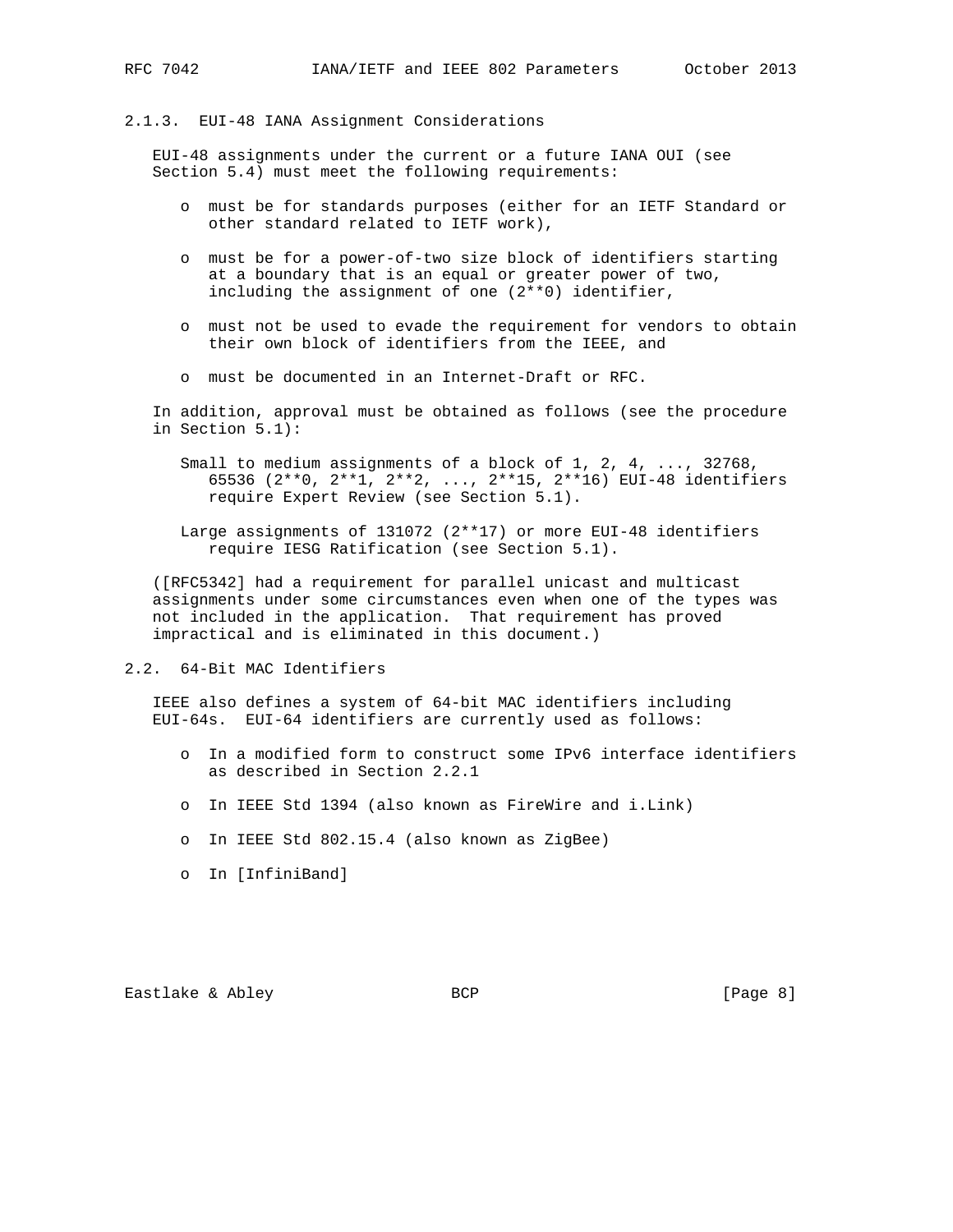Adding a 5-octet (40-bit) extension to a 3-octet (24-bit) OUI, or a shorter extension to longer assigned prefixes [RAC-OUI] so as to total 64 bits, produces an EUI-64 identifier under that OUI or longer prefix. As with EUI-48 identifiers, the first octet has the same Group and Local bits.

 An AFN and a DNS RRTYPE have been assigned for 64-bit MAC addresses (see Section 5.2).

 The discussion below is almost entirely in terms of the "Modified" form of EUI-64 identifiers; however, anyone assigned such an identifier can also use the unmodified form as a MAC identifier on any link that uses such 64-bit identifiers for interfaces.

2.2.1. IPv6 Use of Modified EUI-64 Identifiers

 MAC-64 identifiers are used to form the lower 64 bits of some IPv6 addresses (Section 2.5.1 and Appendix A of [RFC4291] and Appendix A of [RFC5214]). When so used, the MAC-64 is modified by inverting the Local/Global bit to form an IETF "Modified EUI-64 identifier". Below is an illustration of a Modified EUI-64 unicast identifier under the IANA OUI, where aa-bb-cc-dd-ee is the extension.

02-00-5E-aa-bb-cc-dd-ee

 The first octet is shown as 02 rather than 00 because, in Modified EUI-64 identifiers, the sense of the Local/Global bit is inverted compared with EUI-48 identifiers. It is the globally unique values (universal scope) that have the 02 bit on in the first octet, while those with this bit off are locally assigned and out of scope for global assignment.

 The Local/Global bit was inverted to make it easier for network operators to type in local-scope identifiers. Thus, such Modified EUI-64 identifiers as 1, 2, etc. (ignoring leading zeros) are local. Without the modification, they would have to be 02-00-00-00-00-00-00-01, 02-00-00-00-00-00-00-02, etc. to be local.

 As with MAC-48 identifiers, the 01 bit on in the first octet indicates a group identifier.

 When the first two octets of the extension of a Modified EUI-64 identifier are FF-FE, the remainder of the extension is a 24-bit value as assigned by the OUI owner for an EUI-48. For example:

 02-00-5E-FF-FE-yy-yy-yy or 03-00-5E-FF-FE-yy-yy-yy

Eastlake & Abley BCP BCP [Page 9]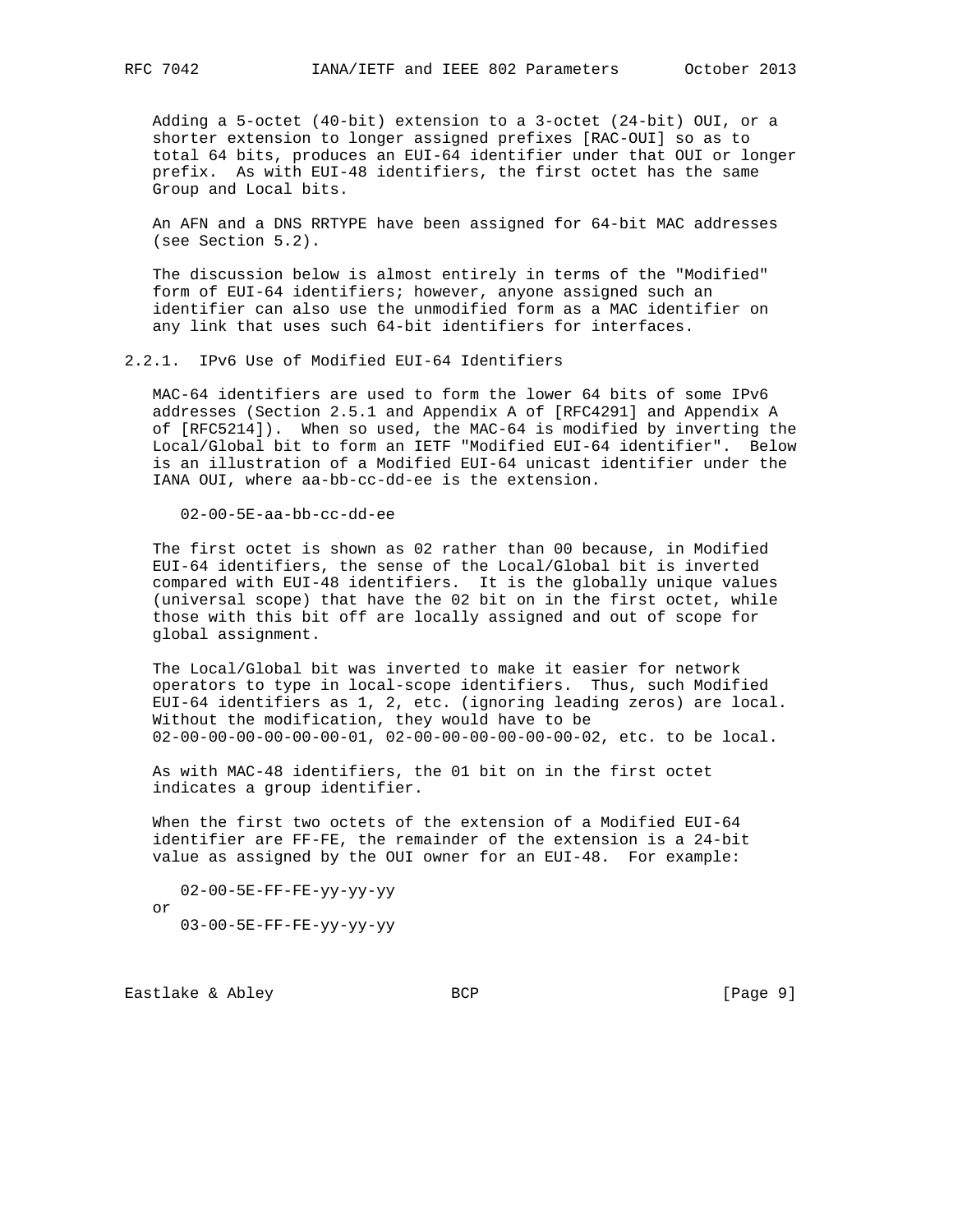where yy-yy-yy is the portion (of an EUI-48 global unicast or multicast identifier) that is assigned by the OUI owner (IANA in this case). Thus, any holder of one or more EUI-48 identifiers under the IANA OUI also has an equal number of Modified EUI-64 identifiers that can be formed by inserting FF-FE in the middle of their EUI-48 identifiers and inverting the Local/Global bit.

 (Note: [EUI-64] defines FF-FF as the bits to be inserted to create an IEEE EUI-64 identifier from a MAC-48 identifier. That document says the FF-FE value is used when starting with an EUI-48 identifier. The IETF uses only FF-FE to create Modified EUI-64 identifiers from 48-bit Ethernet station identifiers regardless of whether they are EUI-48 or MAC-48 local identifiers. EUI-48 and local MAC-48 identifiers are syntactically equivalent, and this doesn't cause any problems in practice.)

 In addition, certain Modified EUI-64 identifiers under the IANA OUI are reserved for holders of IPv4 addresses as follows:

02-00-5E-FE-xx-xx-xx-xx

 where xx-xx-xx-xx is a 32-bit IPv4 address. The owner of an IPv4 address has both the unicast- and multicast-derived EUI-64 address. Modified EUI-64 identifiers from

02-00-5E-FE-F0-00-00-00 to 02-00-5E-FE-FF-FF-FF-FF

 are effectively reserved pending the specification of IPv4 Class E addresses. However, for Modified EUI-64 identifiers based on an IPv4 address, the Local/Global bit should be set to correspond to whether the IPv4 address is local or global. (Keep in mind that the sense of the Modified EUI-64 identifier Local/Global bit is reversed from that in (unmodified) MAC-64 identifiers.)

#### 2.2.2. EUI-64 IANA Assignment Considerations

 The following table shows which Modified EUI-64 identifiers under the IANA OUI are reserved, assigned, or available as indicated. As noted above, the corresponding MAC addresses can be determined by complementing the 02 bit in the first octet. In all cases, the corresponding multicast 64-bit MAC addresses formed by complementing the 01 bit in the first octet have the same status as the modified 64-bit unicast address blocks listed below.

02-00-5E-00-00-00-00-00 to 02-00-5E-0F-FF-FF-FF-FF reserved

 02-00-5E-10-00-00-00-00 to 02-00-5E-10-00-00-00-FF assigned for documentation use

Eastlake & Abley BCP BCP [Page 10]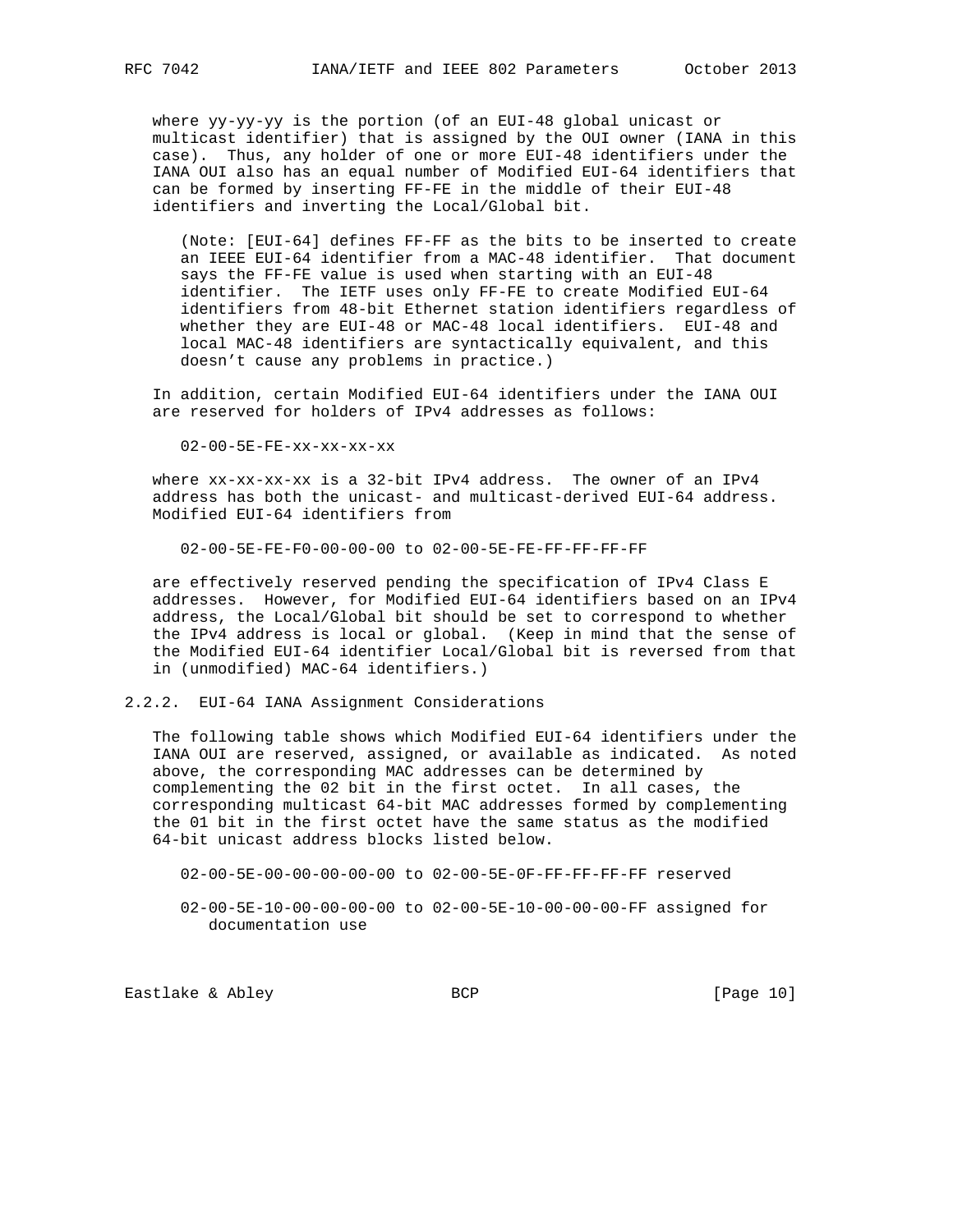- 02-00-5E-10-00-00-01-00 to 02-00-5E-EF-FF-FF-FF-FF, which is available for assignment
- 02-00-5E-F0-00-00-00-00 to 02-00-5E-FD-FF-FF-FF-FF reserved
- 02-00-5E-FE-00-00-00-00 to 02-00-5E-FE-FF-FF-FF-FF assigned to IPv4 address holders as described above
- 02-00-5E-FF-00-00-00-00 to 02-00-5E-FF-FD-FF-FF-FF reserved
- 02-00-5E-FF-FE-00-00-00 to 02-00-5E-FF-FE-FF-FF-FF assigned for holders of EUI-48 identifiers under the IANA OUI as described above
- 02-00-5E-FF-FF-00-00-00 to 02-00-5E-FF-FF-FF-FF-FF reserved

 The reserved identifiers above require IESG Ratification (see Section 5.1) for assignment. IANA EUI-64 identifier assignments under the IANA OUI must meet the following requirements:

- o must be for standards purposes (either for an IETF Standard or other standard related to IETF work),
- o must be for a power-of-two size block of identifiers starting at a boundary that is an equal or greater power of two, including the assignment of one (2\*\*0) identifier,
- o must not be used to evade the requirement for vendors to obtain their own block of identifiers from the IEEE, and
- o must be documented in an Internet-Draft or RFC.

 In addition, approval must be obtained as follows (see the procedure in Section 5.1):

- Small to medium assignments of a block of 1, 2, 4, ..., 134217728, 268435456 (2\*\*0, 2\*\*1, 2\*\*2, ..., 2\*\*27, 2\*\*28) EUI-64 identifiers require Expert Review (see Section 5.1).
- Assignments of any size, including 536870912 (2\*\*29) or more EUI-64 identifiers, may be made with IESG Ratification (see Section 5.1).

Eastlake & Abley BCP BCP [Page 11]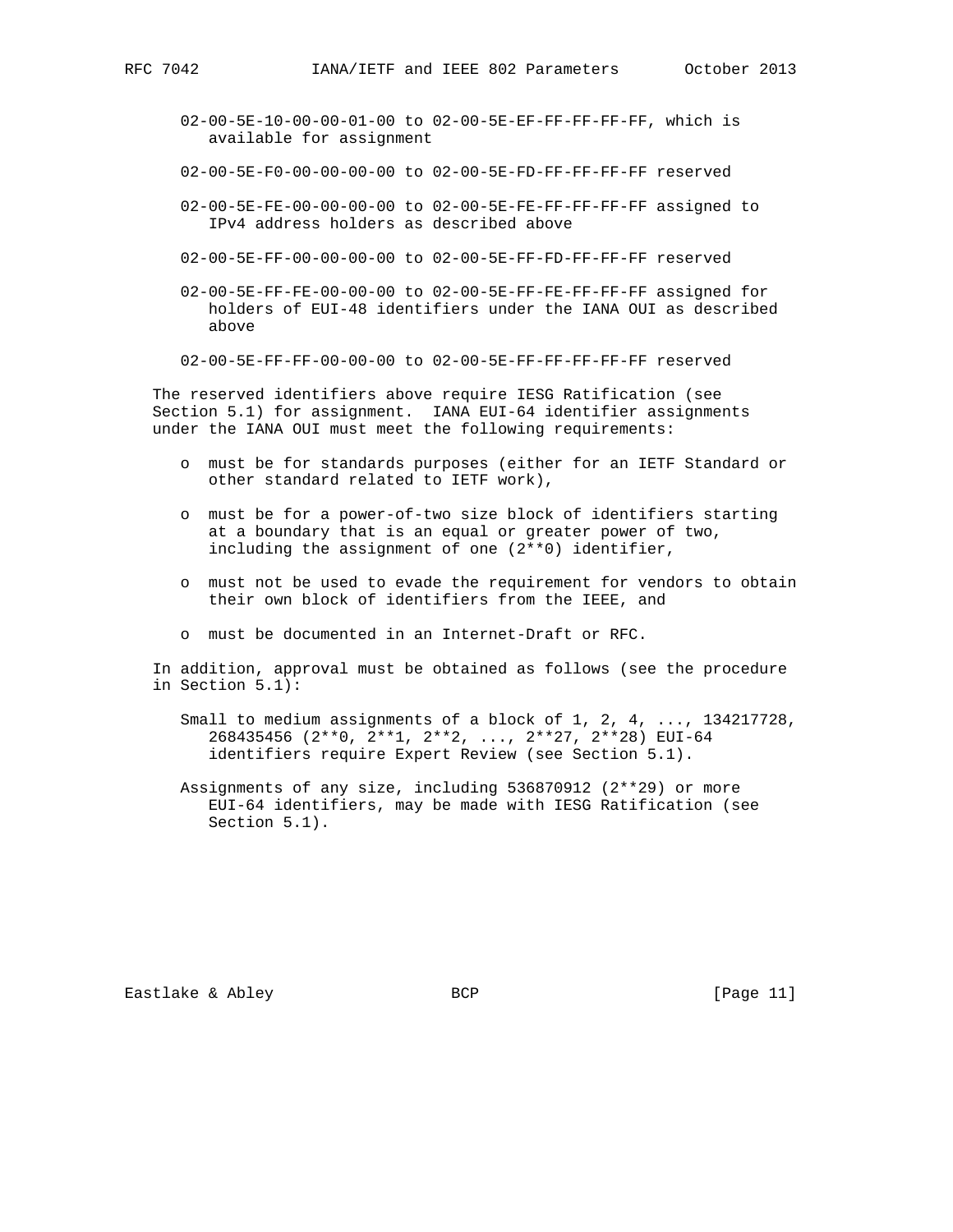## 2.2.3. EUI-64 Documentation Values

 The following blocks of unmodified 64-bit MAC addresses are for documentation use. The IPv4-derived addresses are based on the IPv4 documentation addresses [RFC5737], and the MAC-derived addresses are based on the EUI-48 documentation addresses above.

Unicast:

 00-00-5E-EF-10-00-00-00 to 00-00-5E-EF-10-00-00-FF general 00-00-5E-FE-C0-00-02-00 to 00-00-5E-FE-C0-00-02-FF and 00-00-5E-FE-C6-33-64-00 to 00-00-5E-FE-C6-33-64-FF and 00-00-5E-FE-CB-00-71-00 to 00-00-5E-FE-CB-00-71-FF IPv4 derived

00-00-5E-FF-FE-00-53-00 to 00-00-5E-FF-FE-00-53-FF EUI-48 derived

 00-00-5E-FE-EA-C0-00-02 and 00-00-5E-FE-EA-C6-33-64 and 00-00-5E-FE-EA-CB-00-71 IPv4 multicast derived from IPv4 unicast [RFC6034]

Multicast:

01-00-5E-EF-10-00-00-00 to 01-00-5E-EF-10-00-00-FF general

 01-00-5E-FE-C0-00-02-00 to 01-00-5E-FE-C0-00-02-FF and 01-00-5E-FE-C6-33-64-00 to 01-00-5E-FE-C6-33-64-FF and 01-00-5E-FE-CB-00-71-00 to 01-00-5E-FE-CB-00-71-FF IPv4 derived

 01-00-5E-FE-EA-C0-00-02 and 01-00-5E-FE-EA-C6-33-64 and 01-00-5E-FE-EA-CB-00-71 IPv4 multicast derived from IPv4 unicast [RFC6034]

01-00-5E-FF-FE-90-10-00 to 01-00-5E-FF-FE-90-10-FF EUI-48 derived

2.3. Other MAC-48 Identifiers Used by the IETF

 There are two other blocks of MAC-48 identifiers that are used by the IETF as described below.

2.3.1. Identifiers Prefixed "33-33"

 All MAC-48 multicast identifiers prefixed "33-33" (that is, the 2\*\*32 multicast MAC identifiers in the range from 33-33-00-00-00-00 to 33-33-FF-FF-FF-FF) are used as specified in [RFC2464] for IPv6 multicast. In all of these identifiers, the Group bit (the bottom

Eastlake & Abley BCP BCP [Page 12]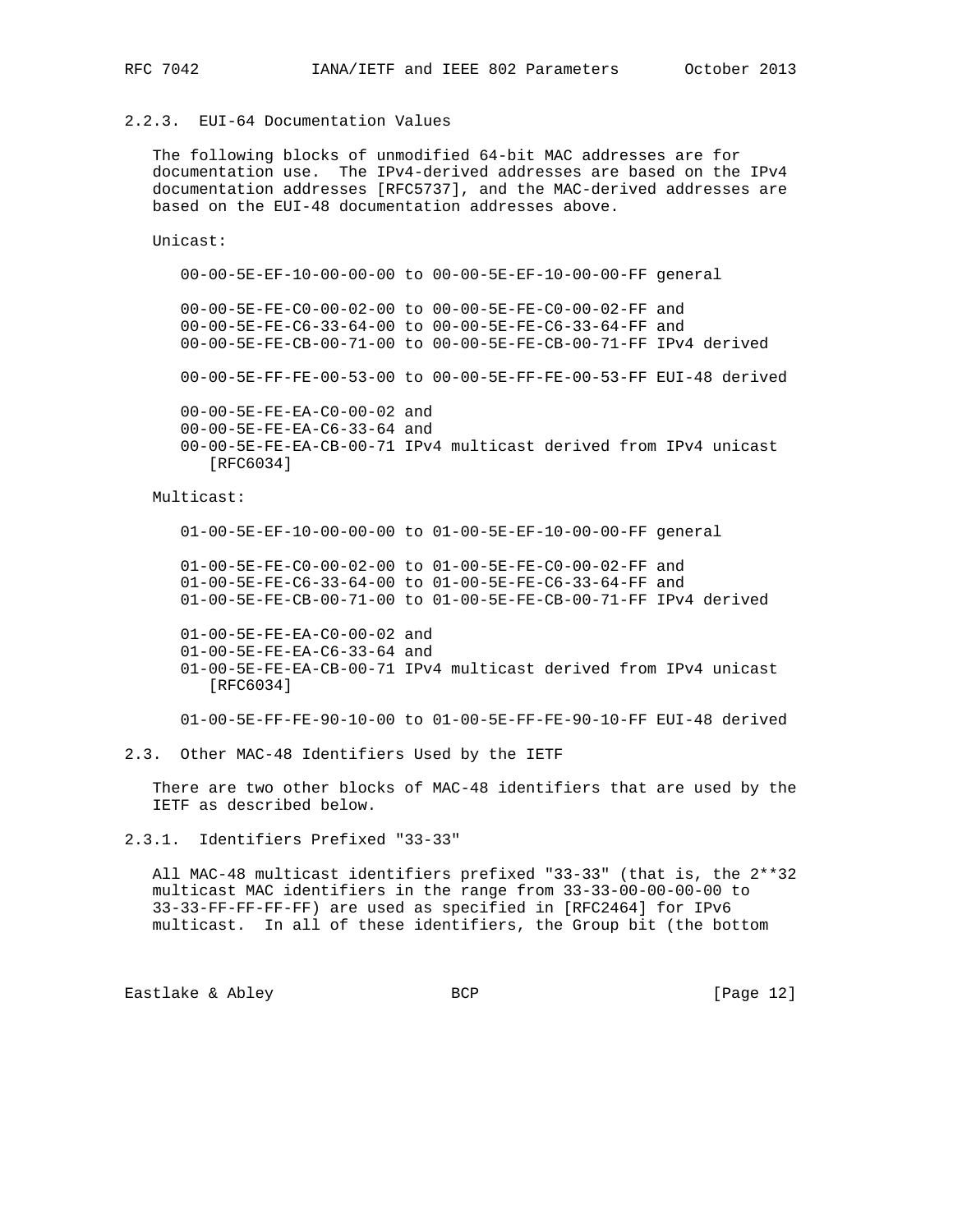bit of the first octet) is on, as is required to work properly with existing hardware as a multicast identifier. They also have the Local bit on and are used for this purpose in IPv6 networks.

 (Historical note: It was the custom during IPv6 design to use "3" for unknown or example values, and 3333 Coyote Hill Road, Palo Alto, California, is the address of PARC (Palo Alto Research Center, formerly "Xerox PARC"). Ethernet was originally specified by the Digital Equipment Corporation, Intel Corporation, and Xerox Corporation. The pre-IEEE [802.3] Ethernet protocol has sometimes been known as "DIX" Ethernet from the first letters of the names of these companies.)

## 2.3.2. The 'CF Series'

 The Informational [RFC2153] declared the 3-octet values from CF-00-00 through CF-FF-FF to be OUIs available for assignment by IANA to software vendors for use in PPP [RFC1661] or for other uses where vendors do not otherwise need an IEEE-assigned OUI. It should be noted that, when used as MAC-48 prefixes, these values have the Local and Group bits on, while all IEEE-assigned OUIs thus far have those bits off. The Group bit is meaningless in PPP. To quote [RFC2153]: "The 'CF0000' series was arbitrarily chosen to match the PPP NLPID 'CF', as a matter of mnemonic convenience."

 CF-00-00 is reserved, and IANA lists multicast identifier CF-00-00-00-00-00 as used for Ethernet loopback tests.

 In over a decade of availability, only a handful of values in the 'CF Series' have been assigned. (See "Ethernet Numbers" <http://www.iana.org/assignments/ethernet-numbers> and "PPP Numbers" <http://www.iana.org/assignments/ppp-numbers>).

2.3.2.1. Changes to RFC 2153

 The IANA Considerations in [RFC2153] were updated as follows by the approval of [RFC5342] (no technical changes were made at that time):

- o Use of these identifiers based on IANA assignment was deprecated.
- o IANA was instructed not to assign any further values in the 'CF Series'.

Eastlake & Abley BCP BCP [Page 13]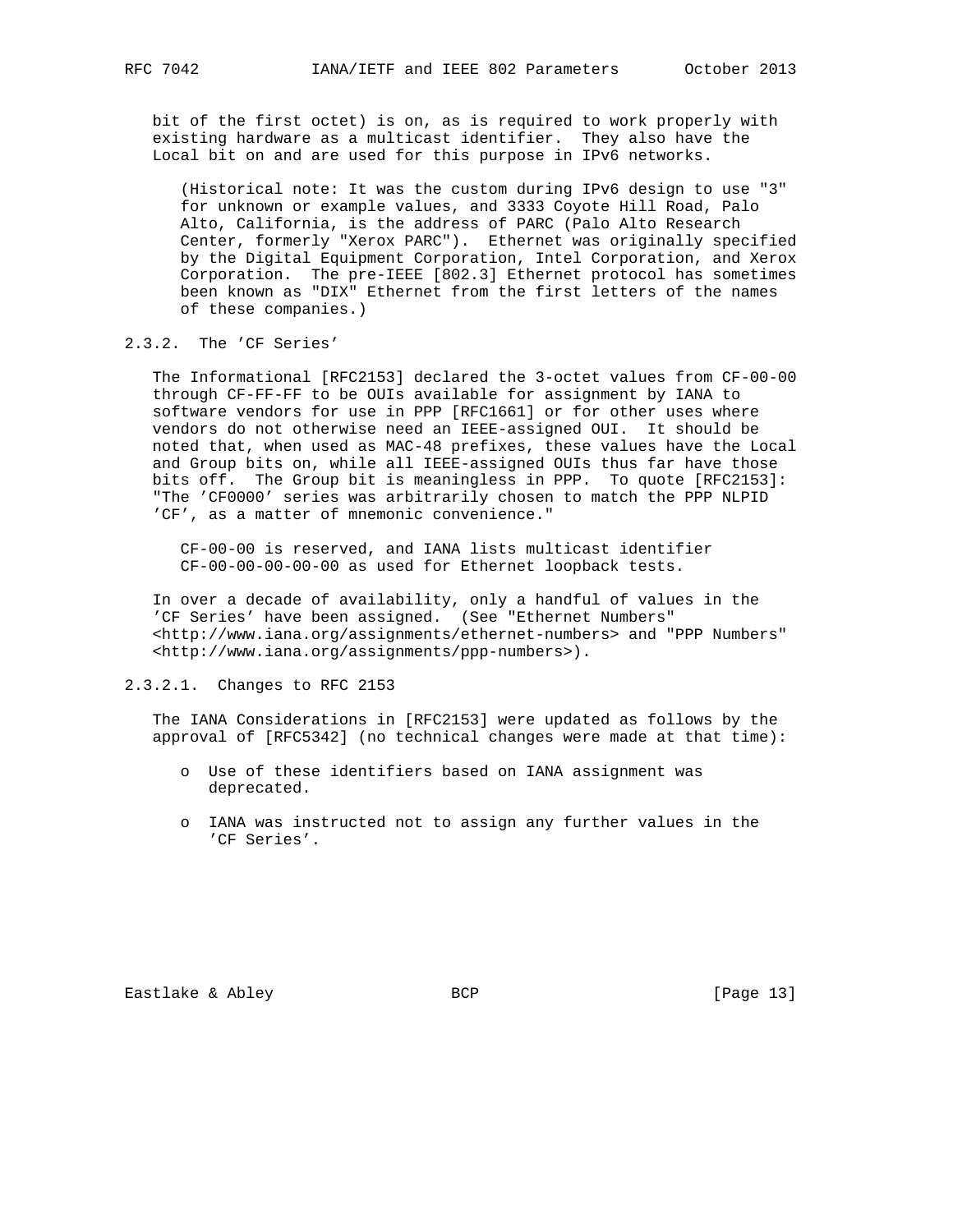3. Ethernet Protocol Parameters

 Ethernet protocol parameters provide a means of indicating the contents of a frame -- for example, that its contents are IPv4 or IPv6.

 The concept has been extended to labeling by "tags". A tag in this sense is a prefix whose type is identified by an Ethertype that is then followed by either another tag, an Ethertype, or an LSAP (Link- Layer Service Access Point) protocol indicator for the "main" body of the frame, as described below. Traditionally, in the [802\_O&A] world, tags are a fixed length and do not include any encoding of their own length. Any device that is processing a frame cannot, in general, safely process anything in the frame past an Ethertype it does not understand. An example is the C-Tag (formerly the Q-Tag) [802.1Q]. It provides customer VLAN and priority information for a frame.

 There are two types of protocol identifier parameters that can occur in Ethernet frames after the initial MAC-48 destination and source identifiers:

- Ethertypes: These are 16-bit identifiers appearing as the initial two octets after the MAC destination and source (or after a tag), which, when considered as an unsigned integer, are equal to or larger than 0x0600.
- LSAPs: These are 8-bit protocol identifiers that occur in pairs immediately after an initial 16-bit (two-octet) remaining frame length, which is in turn after the MAC destination and source (or after a tag). Such a length must, when considered as an unsigned integer, be less than 0x5DC, or it could be mistaken as an Ethertype. LSAPs occur in pairs where one is intended to indicate the source protocol handler and one the destination protocol handler; however, use cases where the two are different have been relatively rare.

 Neither Ethertypes nor LSAPs are assigned by IANA; they are assigned by the IEEE Registration Authority (see Section 1.3 above and Appendix B). However, both LSAPs and Ethertypes have extension mechanisms so that they can be used with five-octet Ethernet protocol identifiers under an OUI, including those assigned by IANA under the IANA OUI.

Eastlake & Abley **BCP** BCP **[Page 14]**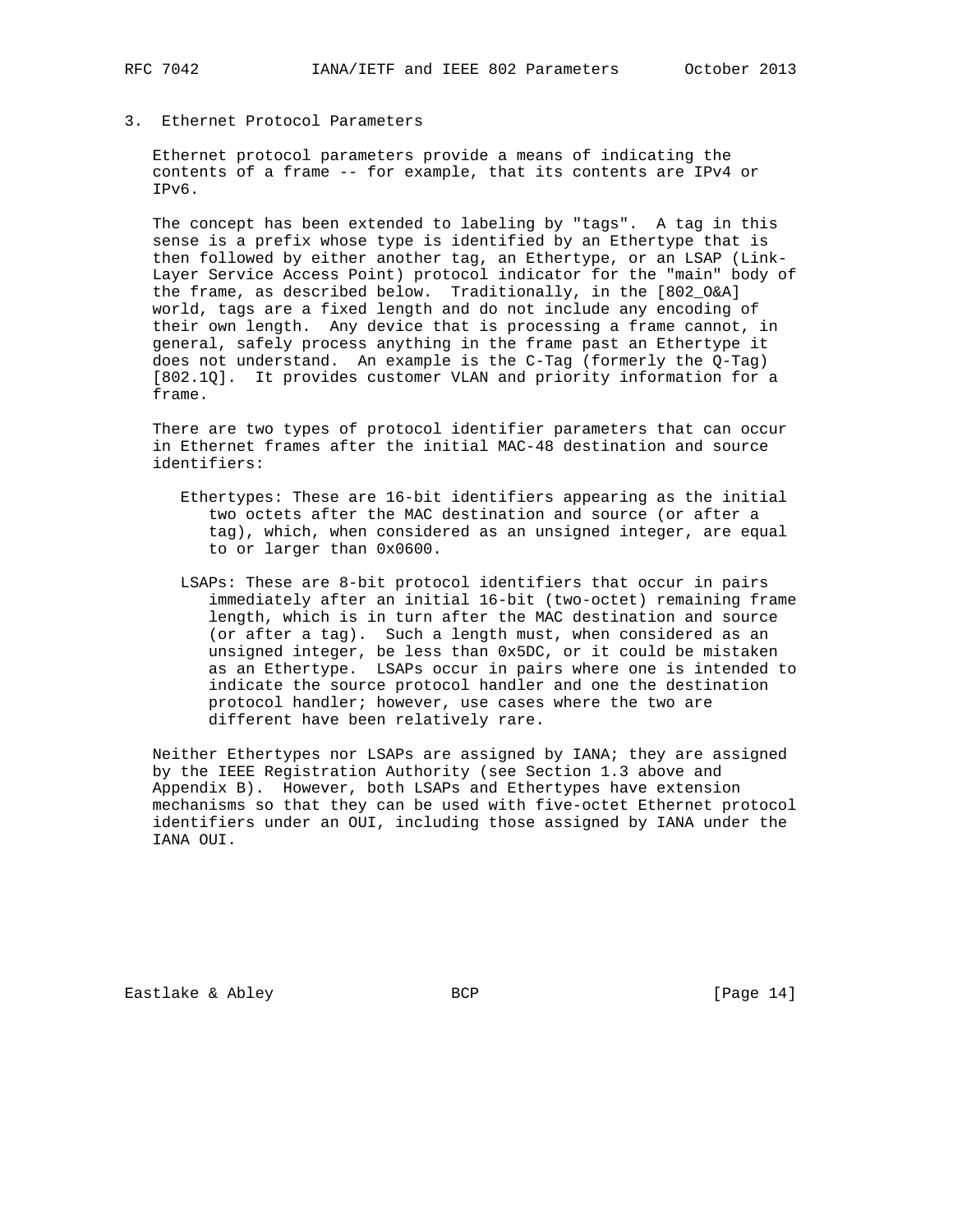When using the IEEE 802 Logical Link Control (LLC) format (Subnetwork Access Protocol (SNAP)) [802\_O&A] for a frame, an OUI-based protocol identifier can be expressed as follows:

xx-xx-AA-AA-03-yy-yy-yy-zz-zz

 where xx-xx is the frame length and, as above, must be small enough not to be confused with an Ethertype; "AA" is the LSAP that indicates this use and is sometimes referred to as the SNAP Service Access Point (SAP); "03" is the LLC control octet indicating datagram service; yy-yy-yy is an OUI; and zz-zz is a protocol number, under that OUI, assigned by the OUI owner. The odd five-octet length for such OUI-based protocol identifiers was chosen so that, with the LLC control octet ("03"), the result is 16-bit aligned.

 When using an Ethertype to indicate the main type for a frame body, the special "OUI Extended Ethertype" 88-B7 is available. Using this Ethertype, a frame body can begin with

88-B7-yy-yy-yy-zz-zz

where yy-yy-yy and zz-zz have the same meaning as in the SNAP format described above.

 It is also possible, within the SNAP format, to use an arbitrary Ethertype. Putting the Ethertype as the zz-zz field after an all zeros OUI (00-00-00) does this. It looks like

xx-xx-AA-AA-03-00-00-00-zz-zz

where zz-zz is the Ethertype.

 (Note that, at this point, the 802 protocol syntax facilities are sufficiently powerful that they could be chained indefinitely. Whether support for such chaining is generally required is not clear, but [802\_O&A] requires support for

xx-xx-AA-AA-03-00-00-00-88-B7-yy-yy-yy-zz-zz

 although this could be more efficiently expressed by simply pinching out the "00-00-00-88-B7" in the middle.)

 As well as labeling frame contents, 802 protocol types appear within NBMA (Non-Broadcast Multi-Access) Next Hop Resolution Protocol [RFC2332] messages. Such messages have provisions for both two-octet Ethertypes and OUI-based protocol types.

Eastlake & Abley BCP BCP [Page 15]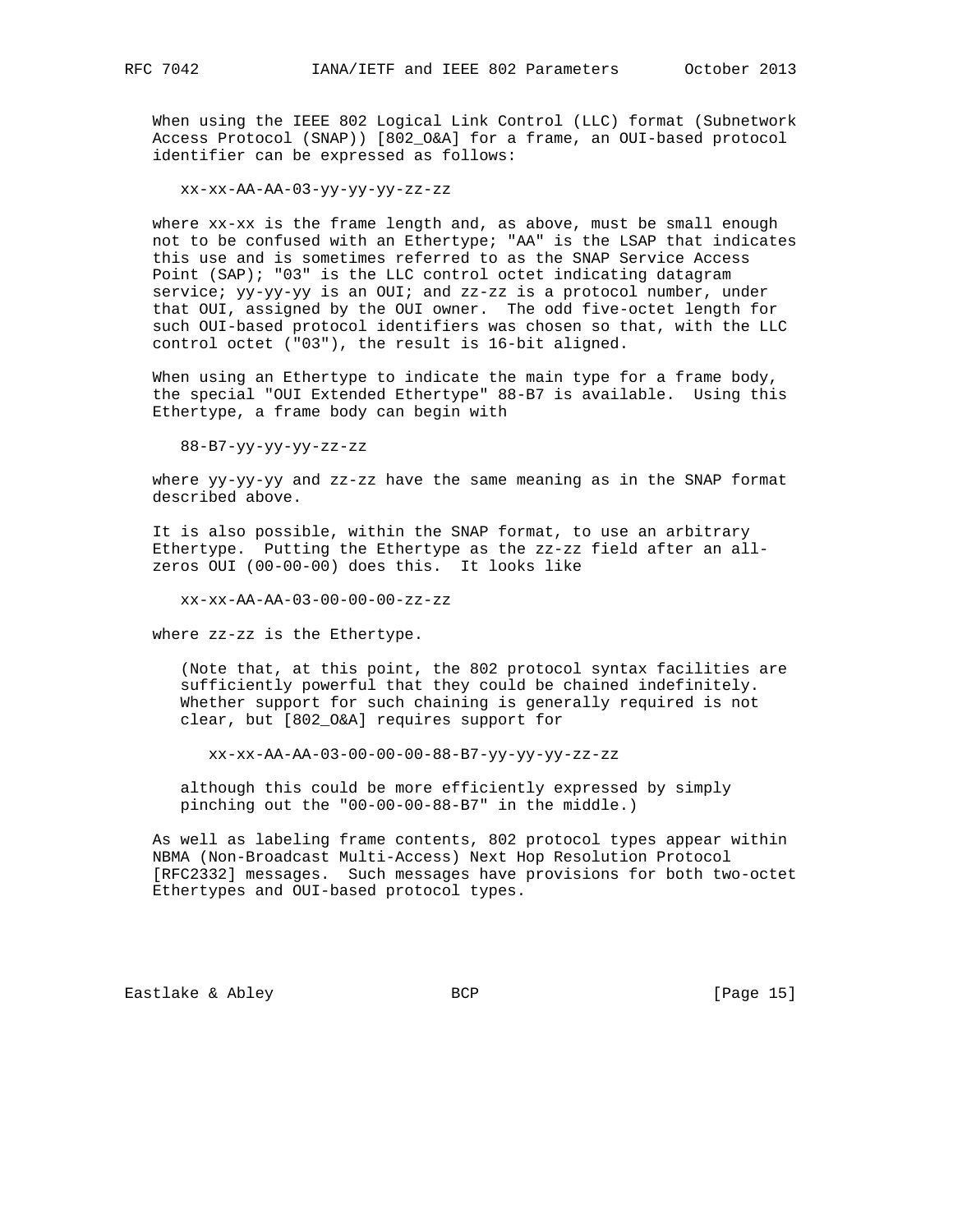3.1. Ethernet Protocol Assignment under the IANA OUI

Two-octet protocol numbers under the IANA OUI are available, as in

xx-xx-AA-AA-03-00-00-5E-qq-qq

where qq-qq is the protocol number.

 A number of such assignments have been made out of the 2\*\*16 protocol numbers available from 00-00-5E-00-00 to 00-00-5E-FF-FF (see [IANA]). The extreme values of this range, 00-00-5E-00-00 and 00-00-5E-FF-FF, are reserved and require IESG Ratification for assignment (see Section 5.1). New assignments of SNAP SAP protocol (qq-qq) numbers under the IANA OUI must meet the following requirements:

- o the assignment must be for standards use (either for an IETF Standard or other standard related to IETF work),
- o it must be documented in an Internet-Draft or RFC, and
- o such protocol numbers are not to be assigned for any protocol that has an Ethertype (because that can be expressed by putting an all-zeros "OUI" before the Ethertype as described above).

 In addition, the Expert Review (or IESG Ratification for the two reserved values) must be obtained using the procedure specified in Section 5.1.

3.2. Documentation Protocol Number

 0x0042 is a protocol number under the IANA OUI (that is, 00-00-5E-00-42) to be used for documentation purposes.

4. Other OUI-Based Parameters

 Some IEEE 802 and other protocols provide for parameters based on an OUI beyond those discussed above. Such parameters most commonly consist of an OUI plus one octet of additional value. They are usually called "vendor specific" parameters, although "organization specific" might be more accurate. They would look like

yy-yy-yy-zz

 where yy-yy-yy is the OUI and zz is the additional specifier. An example is the Cipher Suite Selector in IEEE [802.11].

 Values may be assigned under the IANA OUI for such other OUI-based parameter usage by Expert Review except that, for each use, the

Eastlake & Abley BCP BCP [Page 16]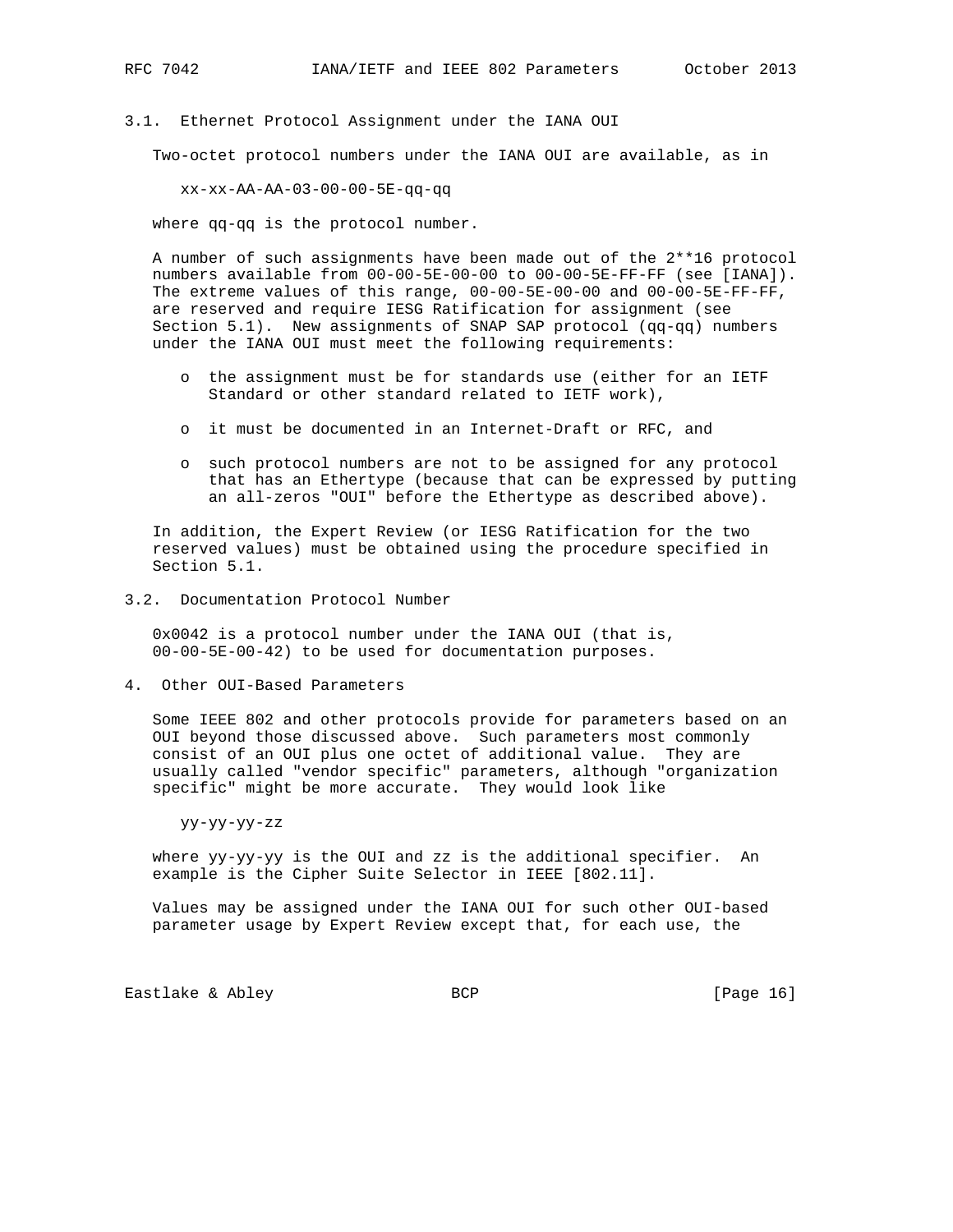additional specifier values consisting of all zero bits and all one bits (0x00 (00-00-5E-00) and 0xFF (00-00-5E-FF) for a one-octet specifier) are reserved and require IESG Ratification (see Section 5.1) for assignment; also, the additional specifier value 0x42 (00-00-5E-42) is assigned for use in documentation.

 Assignments of such other IANA OUI-based parameters must be for standards use (either for an IETF Standard or other standard related to IETF work) and be documented in an Internet-Draft or RFC. The first time a value is assigned for a particular parameter of this type, an IANA registry will be created to contain that assignment and any subsequent assignments of values for that parameter under the IANA OUI. The Expert will specify the name of the registry.

 If different policies from those above are required for such a parameter, a BCP or Standards Track RFC must be adopted to update this BCP and specify the new policy and parameter.

#### 5. IANA Considerations

 The entirety of this document concerns IANA considerations for the assignment of Ethernet parameters in connection with the IANA OUI and related matters.

 As this document replaces [RFC5342], references to [RFC5342] in IANA registries have been replaced by references to this document. In addition, any references in the registries to [DOC-ADDR], which has been combined into this document, have been replaced by references to this document.

This document does not create any new IANA registries.

 This document assigns MAC address values for documentation. These values had been previously assigned by [DOC-ADDR]; as noted above, any references in the registries to [DOC-ADDR] have been replaced by references to this document.

 The only other assignment that has been made by this document is a protocol number for documentation. See Section 5.6 for details.

No existing assignment is changed by this document.

### 5.1. Expert Review and IESG Ratification

 This section specifies the procedure for Expert Review and IESG Ratification of MAC, protocol, and other IANA OUI-based identifiers. The Expert(s) referred to in this document shall consist of one or more persons appointed by and serving at the pleasure of the IESG.

Eastlake & Abley BCP BCP [Page 17]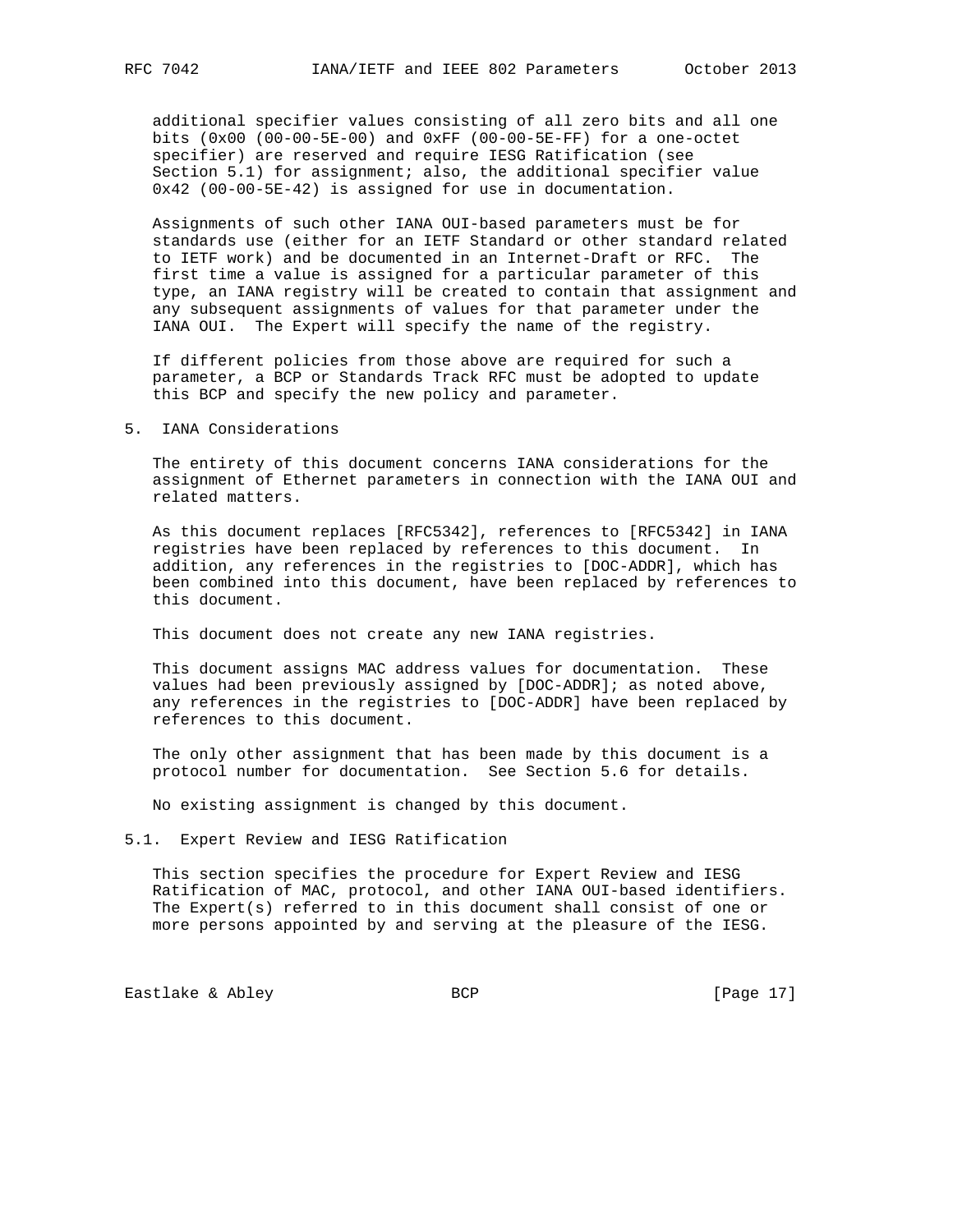The procedure described for Expert Review assignments in this document is fully consistent with the IANA Expert Review policy described in [RFC5226].

 While finite, the universe of code points from which Expert-judged assignments will be made is felt to be large enough that the requirements given in this document and the Experts' good judgment are sufficient guidance. The idea is for the Expert to provide a light sanity check for small assignments of EUI identifiers, with increased scrutiny by the Expert for medium-sized assignments of EUI identifiers and assignments of protocol identifiers and other IANA OUI-based parameters. However, it can make sense to assign very large portions of the MAC identifier code point space. (Note that existing assignments include one for 1/2 of the entire multicast IANA EUI-48 code point space and one for 1/16 of that multicast code point space.) In those cases, and in cases of the assignment of "reserved" values, IESG Ratification of an Expert Review approval recommendation is required as described below. The procedure is as follows:

- The applicant always completes the appropriate template from Appendix A below and sends it to IANA <iana@iana.org>.
- IANA always sends the template to an appointed Expert. If the Expert recuses themselves or is non-responsive, IANA may choose an alternative appointed Expert or, if none is available, will contact the IESG.
- In all cases, if IANA receives a disapproval from an Expert selected to review an application template, the application will be denied.
- If the assignment is based on Expert Review:

 If IANA receives approval and code points are available, IANA will make the requested assignment.

If the assignment is based on IESG Ratification:

 The procedure starts with the first steps above for Expert Review. If the Expert disapproves the application, they simply inform IANA; however, if the Expert believes the application should be approved, or is uncertain and believes that the circumstances warrant the attention of the IESG, the Expert will inform IANA about their advice, and IANA will forward the application, together with the reasons for approval or uncertainty, to the IESG. The IESG must decide whether the assignment will be granted. This can be accomplished by a management item in an IESG telechat as is

Eastlake & Abley BCP BCP [Page 18]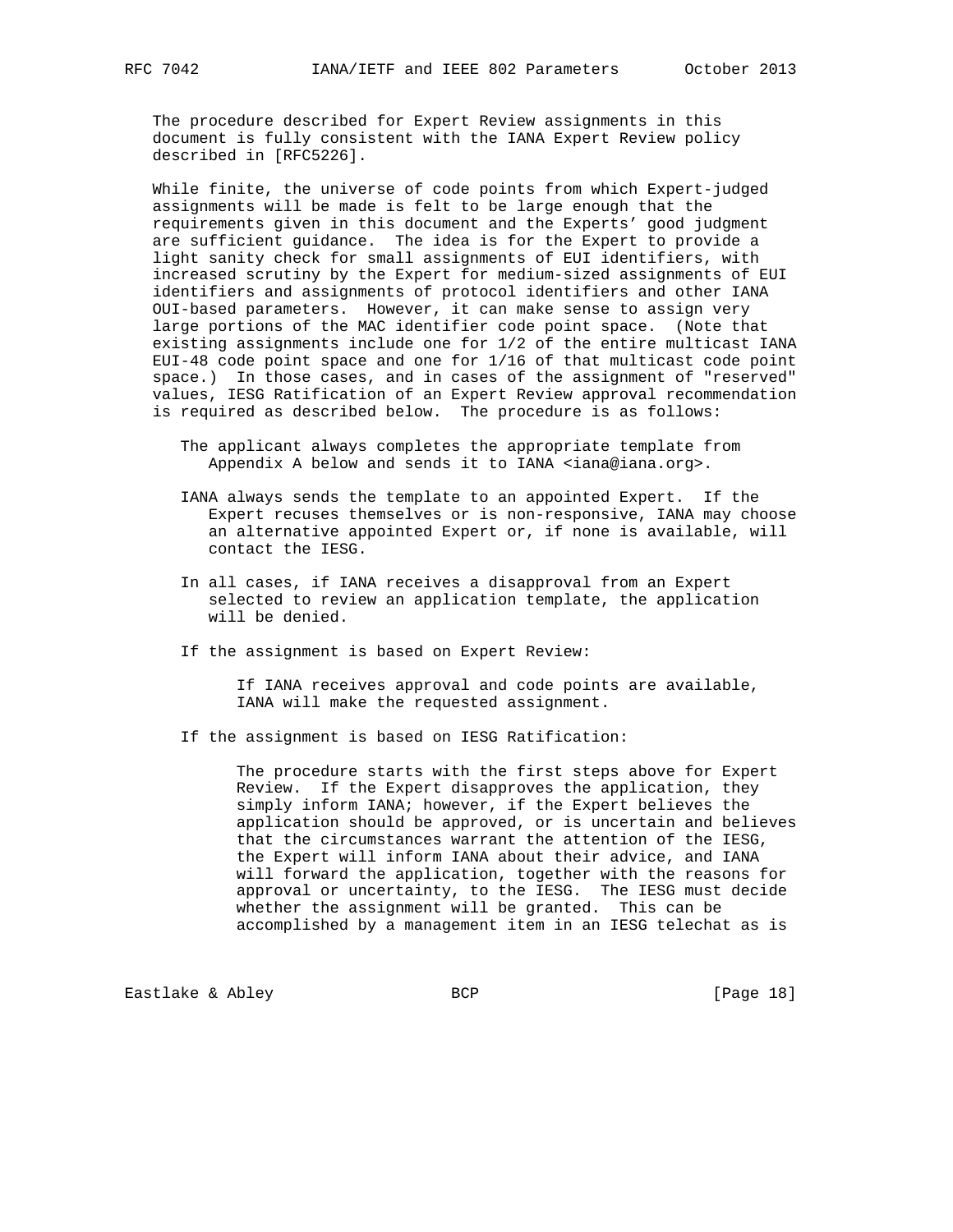done for other types of requests. If the IESG decides not to ratify a favorable opinion by the Expert or decides against an application where the Expert is uncertain, the application is denied; otherwise, it is granted. The IESG will communicate its decision to the Expert and to IANA.

#### 5.2. MAC Address AFNs and RRTYPEs

 IANA has assigned Address Family Numbers (AFNs) for MAC addresses as follows:

| AFN        | Decimal | Hex    | Reference |
|------------|---------|--------|-----------|
|            |         |        |           |
| 48-bit MAC | 16389   | 0x4005 | [RFC7042] |
| 64-bit MAC | 16390   | 0x4006 | [RFC7042] |

IANA has assigned DNS RRTYPEs [RFC6895] for MAC addresses as follows:

|            | RRTYPE Code |         |                 |           |  |  |
|------------|-------------|---------|-----------------|-----------|--|--|
| Data       | Mnemonic    | Decimal | Hex             | Reference |  |  |
|            |             |         |                 |           |  |  |
| 48-bit MAC | EUI48       | 108     | $0 \times 006C$ | [RFC7043] |  |  |
| 64-bit MAC | FIIT 64     | 109     | 0x006D          | [RFC7043] |  |  |

#### 5.3. Informational IANA Web Page Material

 IANA maintains an informational listing on its web site concerning Ethertypes, OUIs, and multicast addresses assigned under OUIs other than the IANA OUI. The title of this informational registry is "IEEE 802 Numbers". IANA has merged in those Ethertypes listed in Appendix B that were not already included. IANA will update that informational registry when changes are provided by the Expert.

### 5.4. OUI Exhaustion

When the available space for either multicast or unicast EUI-48 identifiers under OUI 00-00-5E has been 90% or more exhausted, IANA should request an additional OUI from the IEEE Registration Authority for further IANA assignment. The appointed Expert(s) should monitor for this condition and notify IANA.

### 5.5. IANA OUI MAC Address Table

 No changes have been made in the "IANA Unicast 48-bit MAC Addresses" and "IANA Multicast 48-bit MAC Addresses" tables except for the updates to references as specified in the first part of Section 5.

Eastlake & Abley **BCP** BCP **[Page 19]**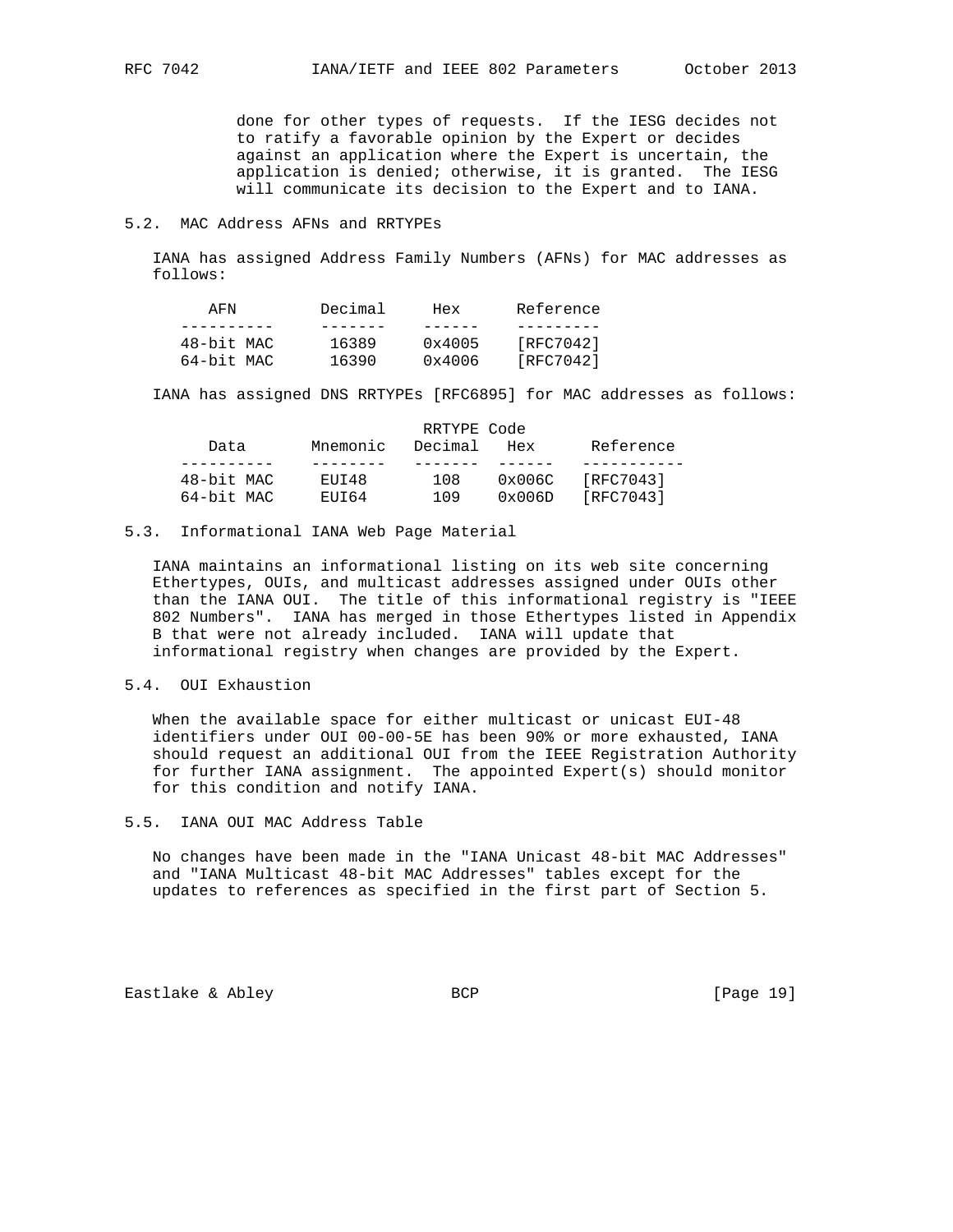5.6. SNAP Protocol Number Table and Assignment

 The "SNAP PROTOCOL IDs" table has been renamed the "SNAP Protocol Numbers" table. "PID" has been replaced by "Protocol Number".

 IANA has assigned 0x0042 as the SNAP protocol number under the IANA OUI to be used for documentation purposes.

6. Security Considerations

 This document is concerned with assignment of parameters under the IANA OUI and closely related matters. It is not directly concerned with security except as follows.

 Confusion and conflict can be caused by the use of MAC addresses or other OUI-derived protocol parameters as examples in documentation. Examples used "only" in documentation can end up being coded and released or cause conflicts due to later real use and the possible acquisition of intellectual property rights in such addresses or parameters. The reservation herein of MAC addresses and parameters for documentation purposes will minimize such confusion and conflict.

 See [RFC7043] for security considerations in storing MAC addresses in the DNS.

7. Acknowledgements

 The comments and suggestions of the following people, listed in alphabetic order, are gratefully acknowledged:

This document:

 David Black, Adrian Farrel, Bob Grow, Joel Jaeggli, Pearl Liang, Glenn Parsons, Pete Resnick, and Dan Romascanu.

RFC 5342:

 Bernard Aboba, Scott O. Bradner, Ian Calder, Michelle Cotton, Lars Eggert, Eric Gray, Alfred Hoenes, Russ Housley, Charlie Kaufman, Erik Nordmark, Dan Romascanu, Geoff Thompson, and Mark Townsley.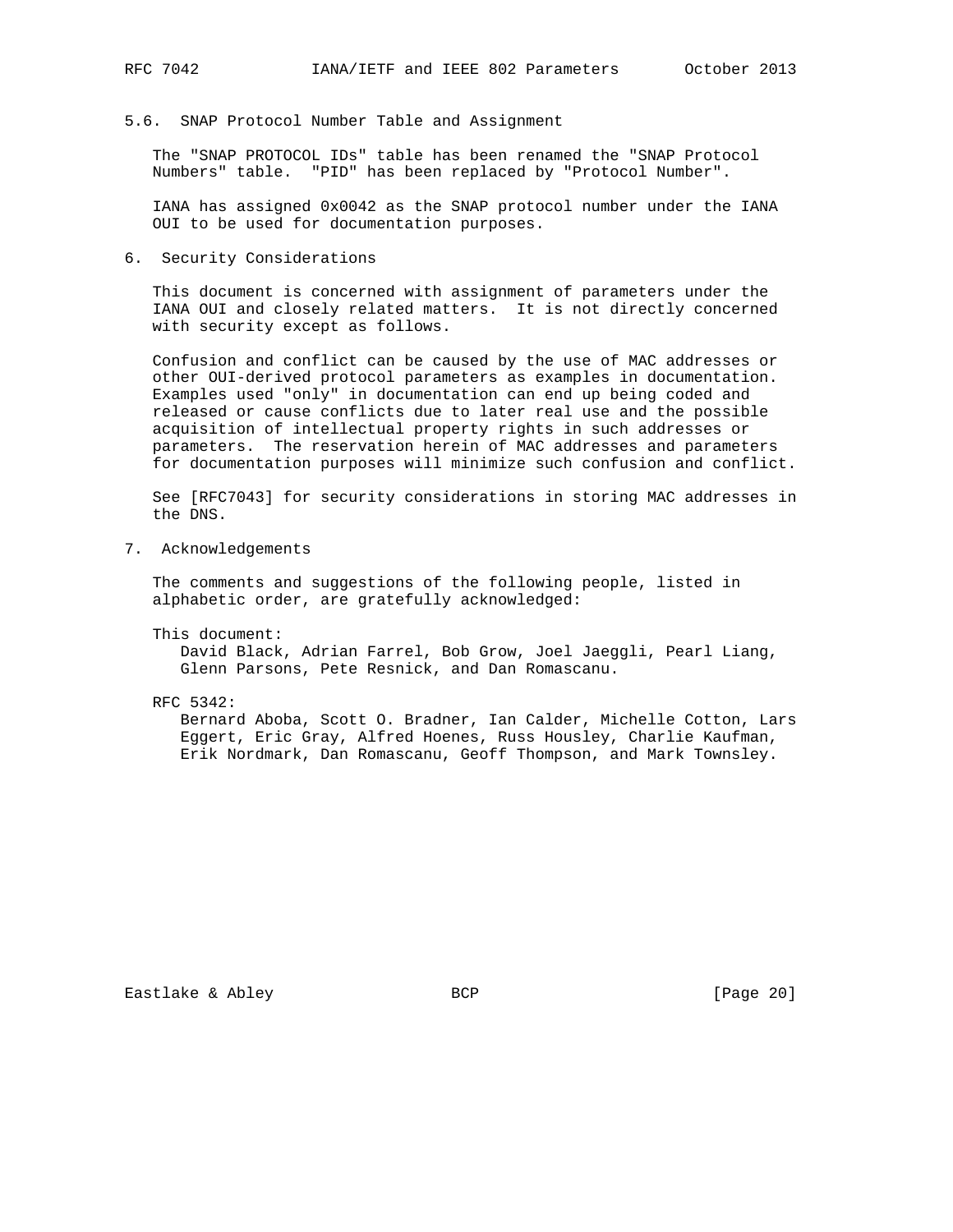## 8. References

- 8.1. Normative References
	- [802\_O&A] "IEEE Standard for Local and Metropolitan Area Networks: Overview and Architecture", IEEE Std 802-2001, 8 March 2002.

 "IEEE Standard for Local and Metropolitan Area Networks: Overview and Architecture / Amendment 1: Ethertypes for Prototype and Vendor-Specific Protocol Development", IEEE Std 802a-2003, 18 September 2003.

- [RFC5226] Narten, T. and H. Alvestrand, "Guidelines for Writing an IANA Considerations Section in RFCs", BCP 26, RFC 5226, May 2008.
- 8.2. Informative References
	- [802.1Q] "IEEE Standard for Local and metropolitan area networks / Media Access Control (MAC) Bridges and Virtual Bridge Local Area Networks", IEEE Std 802.1Q-2011, 31 August 2011.
	- [802.3] "IEEE Standard for Ethernet", IEEE Std 802.3-2012, 28 December 2012.
	- [802.11] "IEEE Standard for Information technology / Telecommunications and information exchange between systems / Local and metropolitan area networks / Specific requirements / Part 11: Wireless LAN Medium Access Control (MAC) and Physical Layer (PHY) Specifications", IEEE Std 802.11-2012, 29 March 2012.
	- [DOC-ADDR] Abley, J., "EUI-48 and EUI-64 Address Assignments for use in Documentation", Work in Progress, March 2013.
	- [EUI-64] IEEE Registration Authority, "Guidelines for 64-bit Global Identifier (EUI-64(TM))", <http://standards.ieee.org/ regauth/oui/tutorials/EUI64.html>, November 2012.
	- [IANA] Internet Assigned Numbers Authority, <http://www.iana.org>.
	- [IEEE802] IEEE 802 LAN/MAN Standards Committee, <http://www.ieee802.org>.

Eastlake & Abley BCP BCP [Page 21]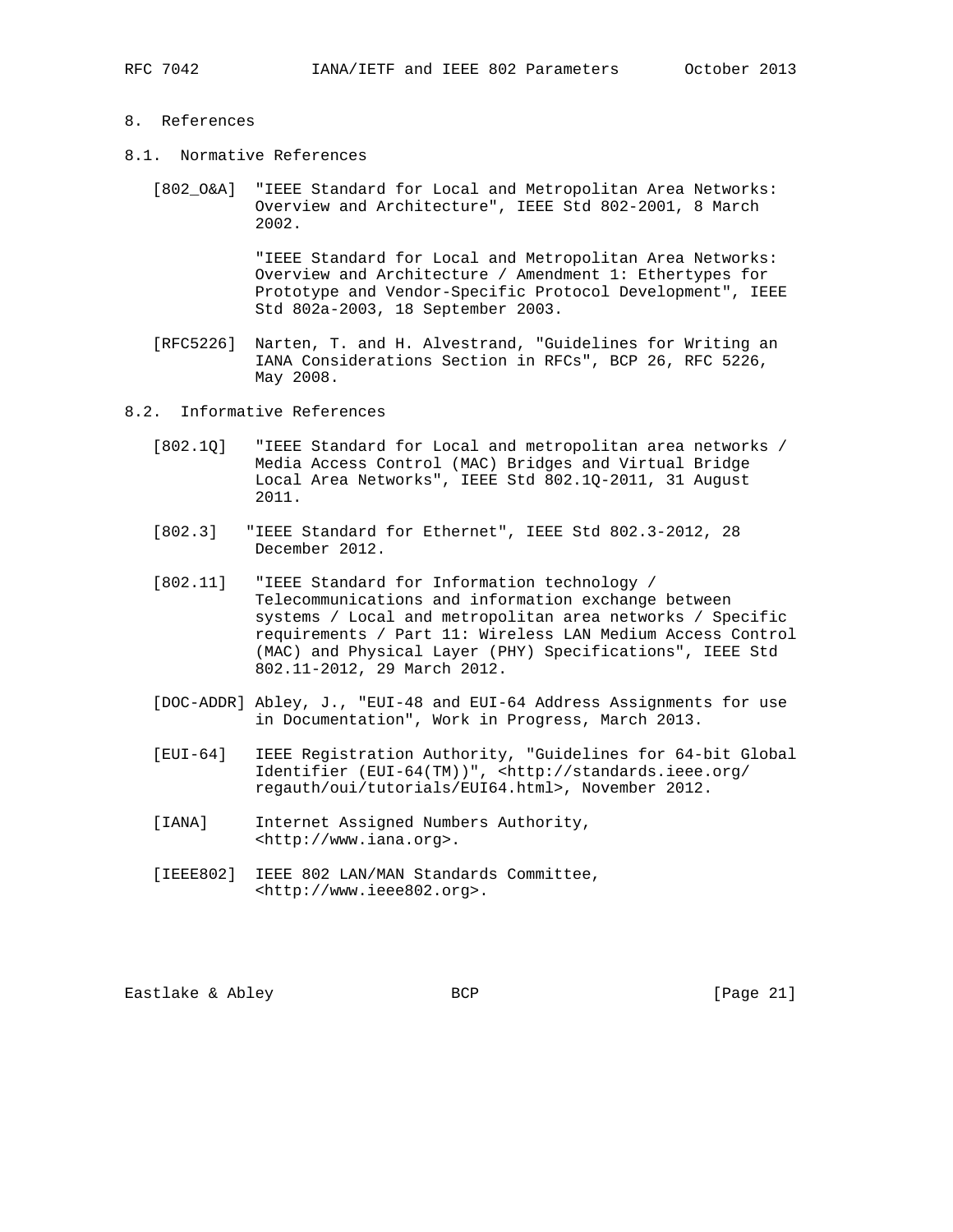[InfiniBand]

- InfiniBand Trade Association, "InfiniBand Architecture Specification Volume 1", November 2007.
- [RAC-OUI] Parsons, G., "OUI Registry Restructuring", Work in Progress, September 2013.
- [RFC1112] Deering, S., "Host extensions for IP multicasting", STD 5, RFC 1112, August 1989.
- [RFC1661] Simpson, W., Ed., "The Point-to-Point Protocol (PPP)", STD 51, RFC 1661, July 1994.
- [RFC2153] Simpson, W., "PPP Vendor Extensions", RFC 2153, May 1997.
- [RFC2332] Luciani, J., Katz, D., Piscitello, D., Cole, B., and N. Doraswamy, "NBMA Next Hop Resolution Protocol (NHRP)", RFC 2332, April 1998.
- [RFC2464] Crawford, M., "Transmission of IPv6 Packets over Ethernet Networks", RFC 2464, December 1998.
- [RFC2606] Eastlake 3rd, D. and A. Panitz, "Reserved Top Level DNS Names", BCP 32, RFC 2606, June 1999.
- [RFC3092] Eastlake 3rd, D., Manros, C., and E. Raymond, "Etymology of "Foo"", RFC 3092, April 1 2001.
- [RFC4291] Hinden, R. and S. Deering, "IP Version 6 Addressing Architecture", RFC 4291, February 2006.
- [RFC4760] Bates, T., Chandra, R., Katz, D., and Y. Rekhter, "Multiprotocol Extensions for BGP-4", RFC 4760, January 2007.
- [RFC5214] Templin, F., Gleeson, T., and D. Thaler, "Intra-Site Automatic Tunnel Addressing Protocol (ISATAP)", RFC 5214, March 2008.
- [RFC5332] Eckert, T., Rosen, E., Ed., Aggarwal, R., and Y. Rekhter, "MPLS Multicast Encapsulations", RFC 5332, August 2008.
- [RFC5342] Eastlake 3rd, D., "IANA Considerations and IETF Protocol Usage for IEEE 802 Parameters", BCP 141, RFC 5342, September 2008.
- [RFC5737] Arkko, J., Cotton, M., and L. Vegoda, "IPv4 Address Blocks Reserved for Documentation", RFC 5737, January 2010.

Eastlake & Abley **BCP** BCP [Page 22]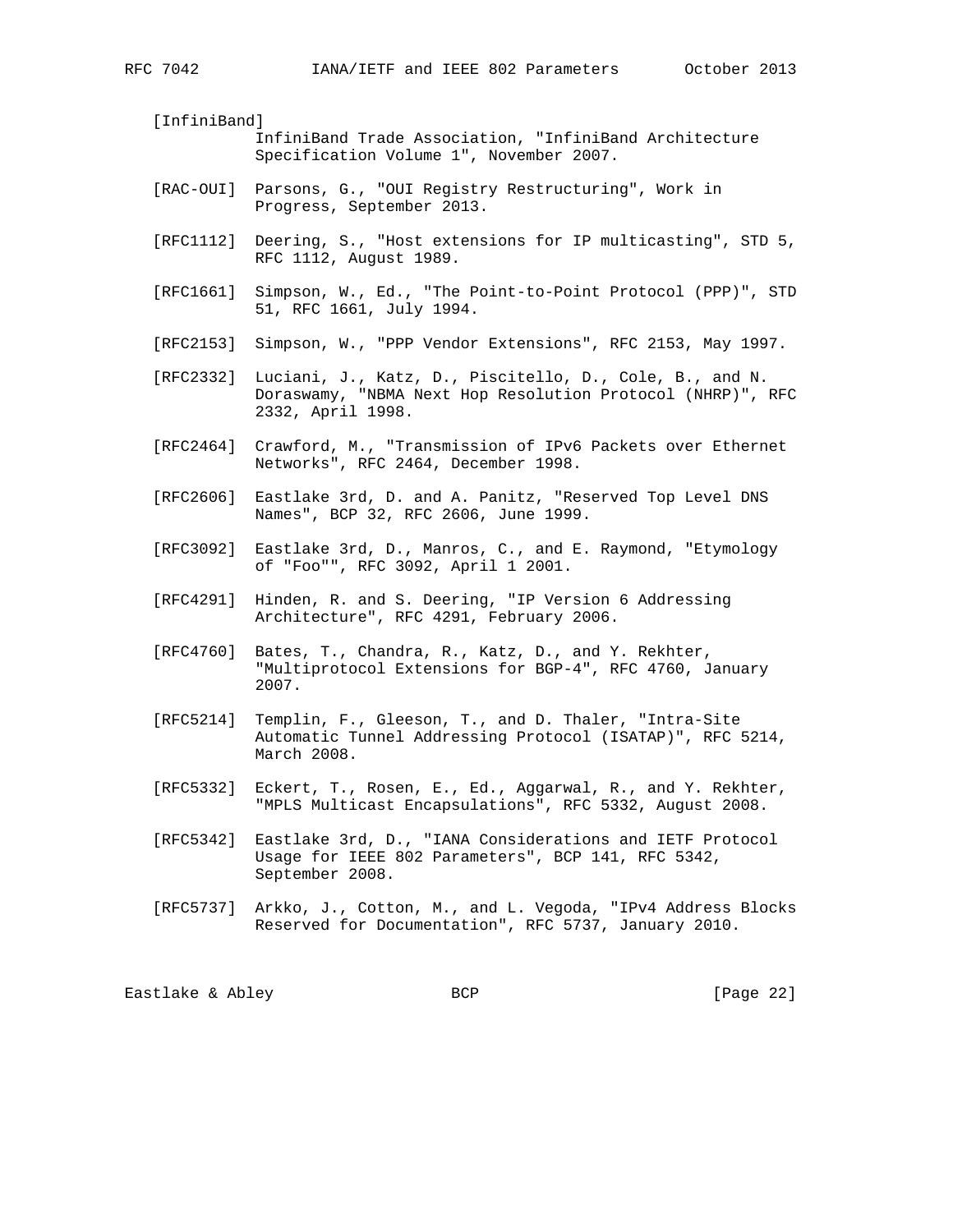- [RFC5798] Nadas, S., Ed., "Virtual Router Redundancy Protocol (VRRP) Version 3 for IPv4 and IPv6", RFC 5798, March 2010.
- [RFC6034] Thaler, D., "Unicast-Prefix-Based IPv4 Multicast Addresses", RFC 6034, October 2010.
- [RFC6895] Eastlake 3rd, D., "Domain Name System (DNS) IANA Considerations", BCP 42, RFC 6895, April 2013.
- [RFC7043] Abley, J., "Resource Records for EUI-48 and EUI-64 Addresses in the DNS", RFC 7043, October 2013.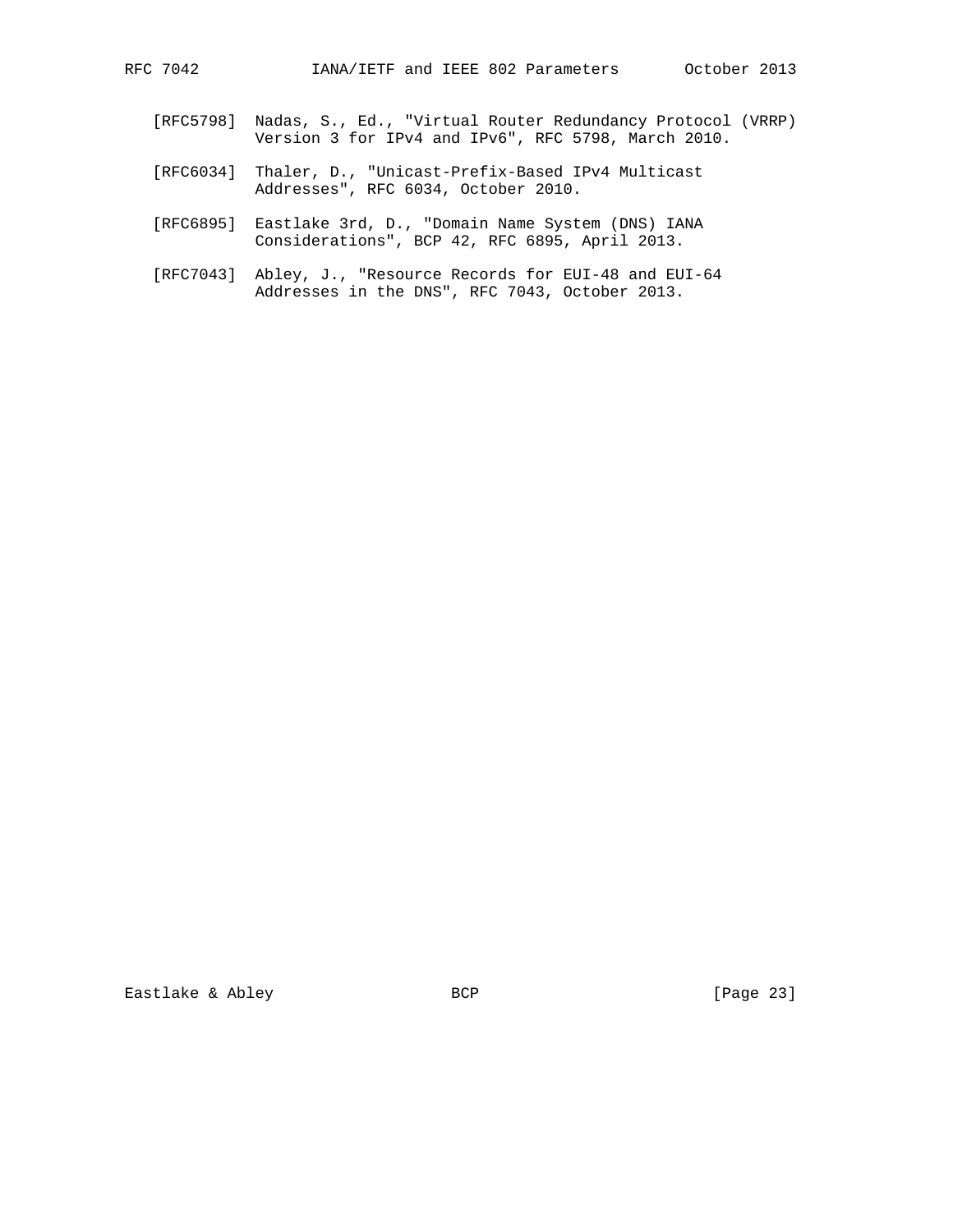Appendix A. Templates

 This appendix provides the specific templates for IANA assignments of parameters. Explanatory words in parentheses in the templates below may be deleted in a completed template as submitted to IANA.

### A.1. EUI-48/EUI-64 Identifier or Identifier Block Template

Applicant Name:

Applicant Email:

Applicant Telephone: (starting with country code)

 Use Name: (brief name of Parameter use such as "Foo Protocol" [RFC3092])

 Document: (ID or RFC specifying use to which the identifier or block of identifiers will be put.)

 Specify whether this is an application for EUI-48 or EUI-64 identifiers:

 Size of Block requested: (must be a power-of-two-sized block, can be a block of size one (2\*\*0))

Specify multicast, unicast, or both:

A.2. IANA OUI-Based Protocol Number Template

Applicant Name:

Applicant Email:

Applicant Telephone: (starting with country code)

Use Name: (brief name of use of code point such as "Foo Protocol")

 Document: (ID or RFC specifying use to which the protocol identifier will be put.)

Note: (any additional note)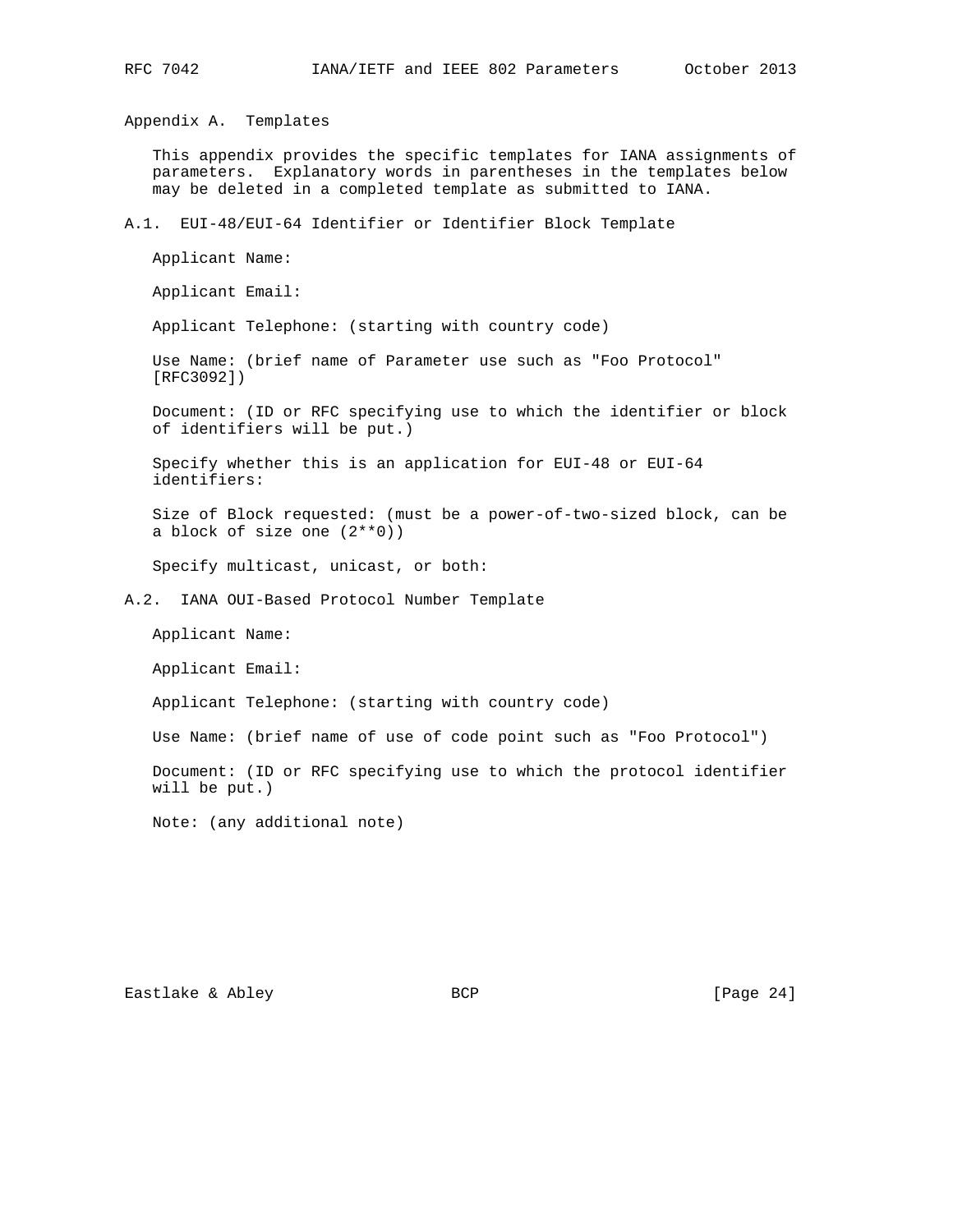A.3. Other IANA OUI-Based Parameter Template

Applicant Name:

Applicant Email:

Applicant Telephone: (starting with country code)

 Protocol where the OUI-Based Parameter for which a value is being requested appears: (such as: Cipher Suite selection in IEEE 802.11)

 Use Name: (brief name of use of code point to be assigned, such as "Foo Cipher Suite" [RFC3092])

 Document: (ID or RFC specifying use to which the other IANA OUI-based parameter value will be put.)

Note: (any additional note)

Appendix B. Ethertypes

 This appendix lists some Ethertypes specified for IETF protocols or by IEEE 802 as known at the time of publication. A more up-to-date list may be available on the IANA web site, currently at [IANA]. The IEEE Registration Authority page of Ethertypes, http://standards.ieee.org/regauth/ethertype/eth.txt, may also be useful. See Section 3 above.

B.1. Some Ethertypes Specified by the IETF

 0x0800 Internet Protocol Version 4 (IPv4) 0x0806 Address Resolution Protocol (ARP) 0x0808 Frame Relay ARP 0x22F3 TRILL 0x22F4 L2-IS-IS 0x8035 Reverse Address Resolution Protocol (RARP) 0x86DD Internet Protocol Version 6 (IPv6) 0x880B Point-to-Point Protocol (PPP) 0x880C General Switch Management Protocol (GSMP) 0x8847 MPLS 0x8848 MPLS with upstream-assigned label 0x8861 Multicast Channel Allocation Protocol (MCAP) 0x8863 PPP over Ethernet (PPPoE) Discovery Stage 0x8864 PPP over Ethernet (PPPoE) Session Stage 0x893B TRILL Fine Grained Labeling (FGL) 0x8946 TRILL RBridge Channel

Eastlake & Abley BCP BCP [Page 25]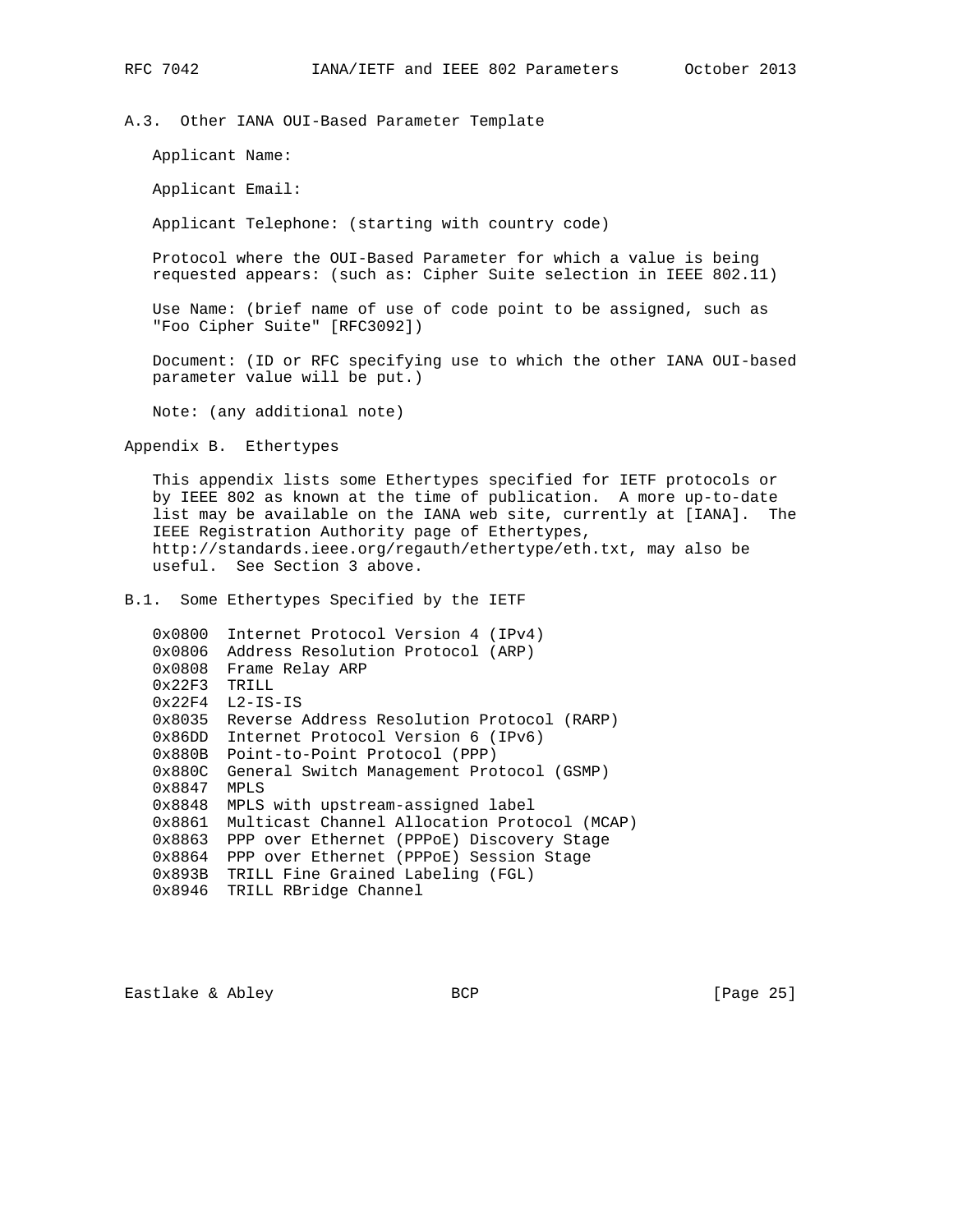```
B.2. Some IEEE 802 Ethertypes
   0x8100 IEEE Std 802.1Q - Customer VLAN Tag Type (C-Tag, formerly
 called the Q-Tag) (initially Wellfleet)
 0x8808 IEEE Std 802.3 - Ethernet Passive Optical Network (EPON)
 0x888E IEEE Std 802.1X - Port-based network access control
   0x88A8 IEEE Std 802.1Q - Service VLAN tag identifier (S-Tag)
0x88B5 IEEE Std 802 - Local Experimental Ethertype
0x88B6 IEEE Std 802 - Local Experimental Ethertype
0x88B7 IEEE Std 802 - OUI Extended Ethertype
 0x88C7 IEEE Std 802.11 - Pre-Authentication (802.11i)
   0x88CC IEEE Std 802.1AB - Link Layer Discovery Protocol (LLDP)
 0x88E5 IEEE Std 802.1AE - Media Access Control Security
 0x88F5 IEEE Std 802.1Q - Multiple VLAN Registration Protocol
                              (MVRP)
  0x88F6 IEEE Std 802.1Q - Multiple Multicast Registration
                             Protocol (MMRP)
  0x890D IEEE Std 802.11 - Fast Roaming Remote Request (802.11r)
   0x8917 IEEE Std 802.21 - Media Independent Handover Protocol
   0x8929 IEEE Std 802.1Qbe - Multiple I-SID Registration Protocol
   0x8940 IEEE Std 802.1Qbg - ECP Protocol (also used in 802.1BR)
```
Appendix C. Documentation Protocol Number

 Below is the template based on which an IANA OUI-based protocol number value was assigned for document use. (See Section 3 and Appendix A.2.)

Applicant Name: Donald E. Eastlake 3rd

Applicant Email: d3e3e3@gmail.com

Applicant Telephone: 1-508-333-2270

Use Name: Documentation

Document: This document.

Note: Request value 0x0042